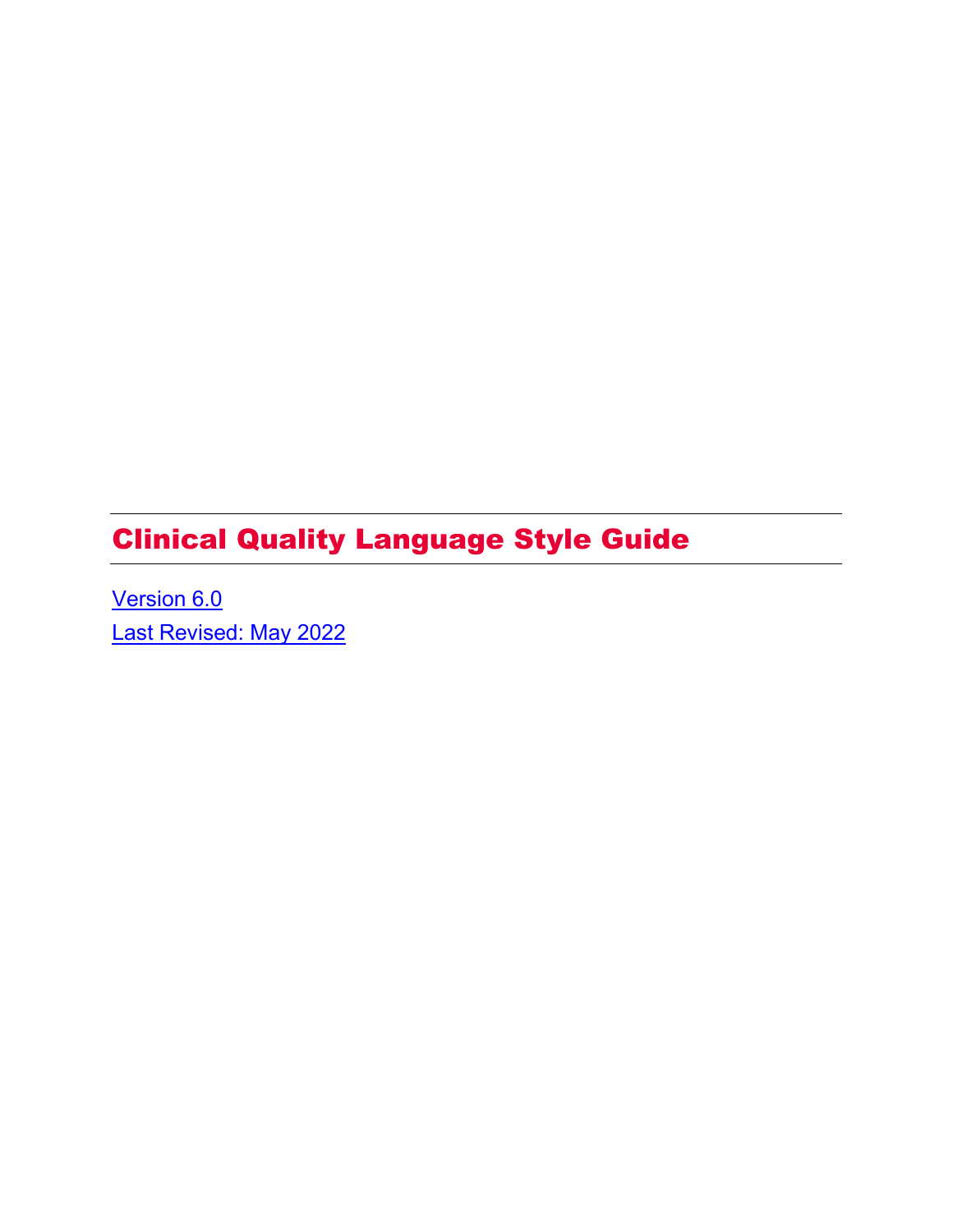The Centers for Medicare & Medicaid Services (CMS) contracted with Mathematica and its partners, including The Joint Commission, to develop this style guide to support the electronic specification and maintenance of electronic clinical quality measures that eligible professionals, eligible clinicians, eligible hospitals, and critical access hospitals can use for reporting using certified electronic health records (EHRs) for CMS quality programs. Mathematica and its partners developed this document under two Measure and Instrument Development and Support indefinite delivery, indefinite quantity master contract vehicle task order contracts: Electronic Clinical Quality Measures Development and Maintenance for Eligible Clinicians (CMS Contract #75FCMC18D0032, Task Order #75FCMC19F0004) and Behavioral Health Measures Development and Inpatient and Outpatient Measure Maintenance (CMS Contract #75FCMC18D0032, Task Order #75FCMC19F0003).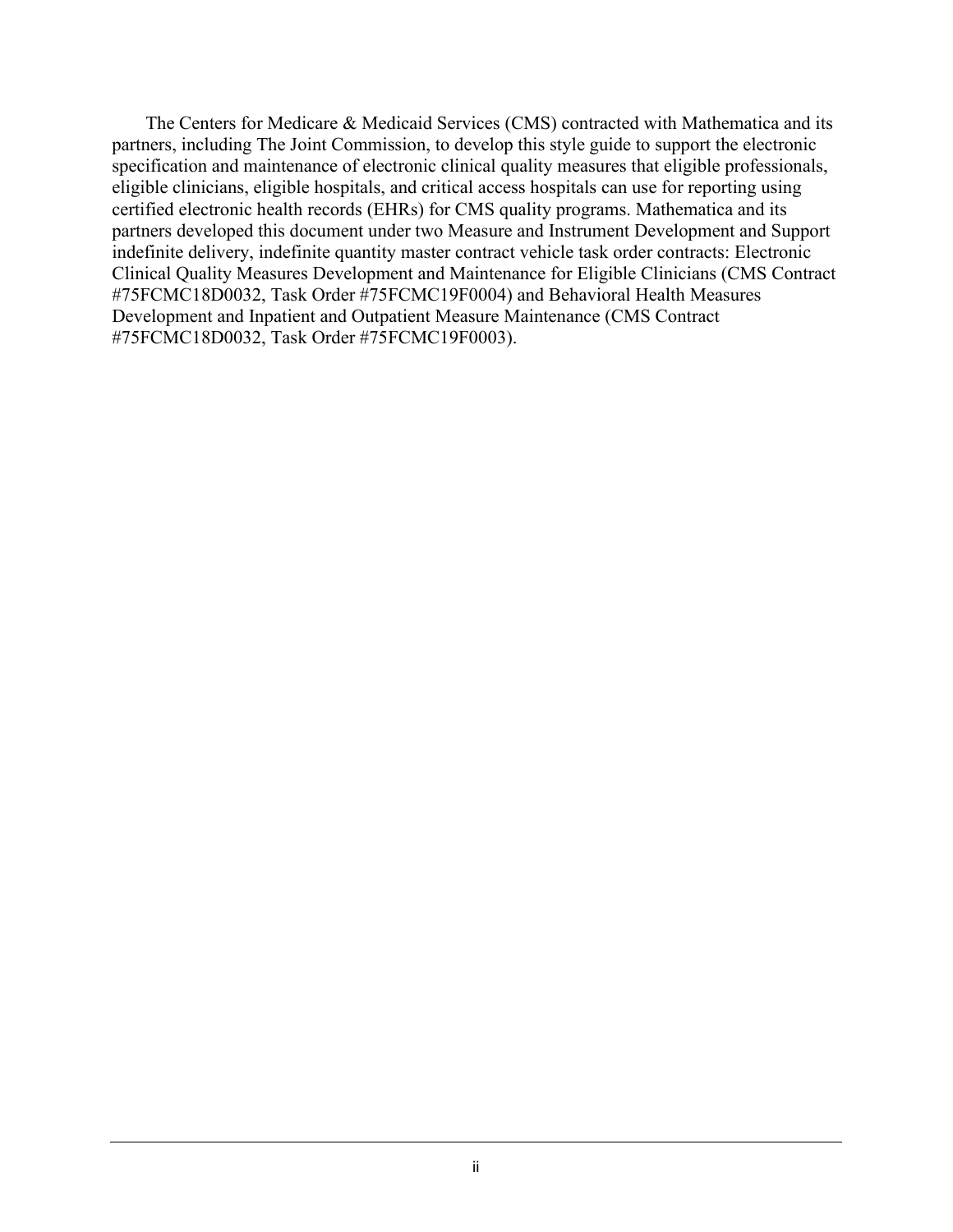# **CONTENTS**

| 1.               |                                                                 |  |
|------------------|-----------------------------------------------------------------|--|
| 2.               |                                                                 |  |
| 3.               |                                                                 |  |
|                  |                                                                 |  |
|                  |                                                                 |  |
| $\overline{4}$ . |                                                                 |  |
|                  |                                                                 |  |
|                  |                                                                 |  |
|                  |                                                                 |  |
| 5.               |                                                                 |  |
|                  |                                                                 |  |
|                  |                                                                 |  |
| 6.               |                                                                 |  |
|                  | A. Best practices and standards for naming new CQL functions 14 |  |
|                  |                                                                 |  |
| 7 <sub>1</sub>   |                                                                 |  |
|                  |                                                                 |  |
|                  |                                                                 |  |
|                  |                                                                 |  |
|                  |                                                                 |  |
|                  |                                                                 |  |
|                  | APPENDIX A: THE ORDER OF OPERATOR PRECEDENCE IN CQL FROM        |  |
|                  |                                                                 |  |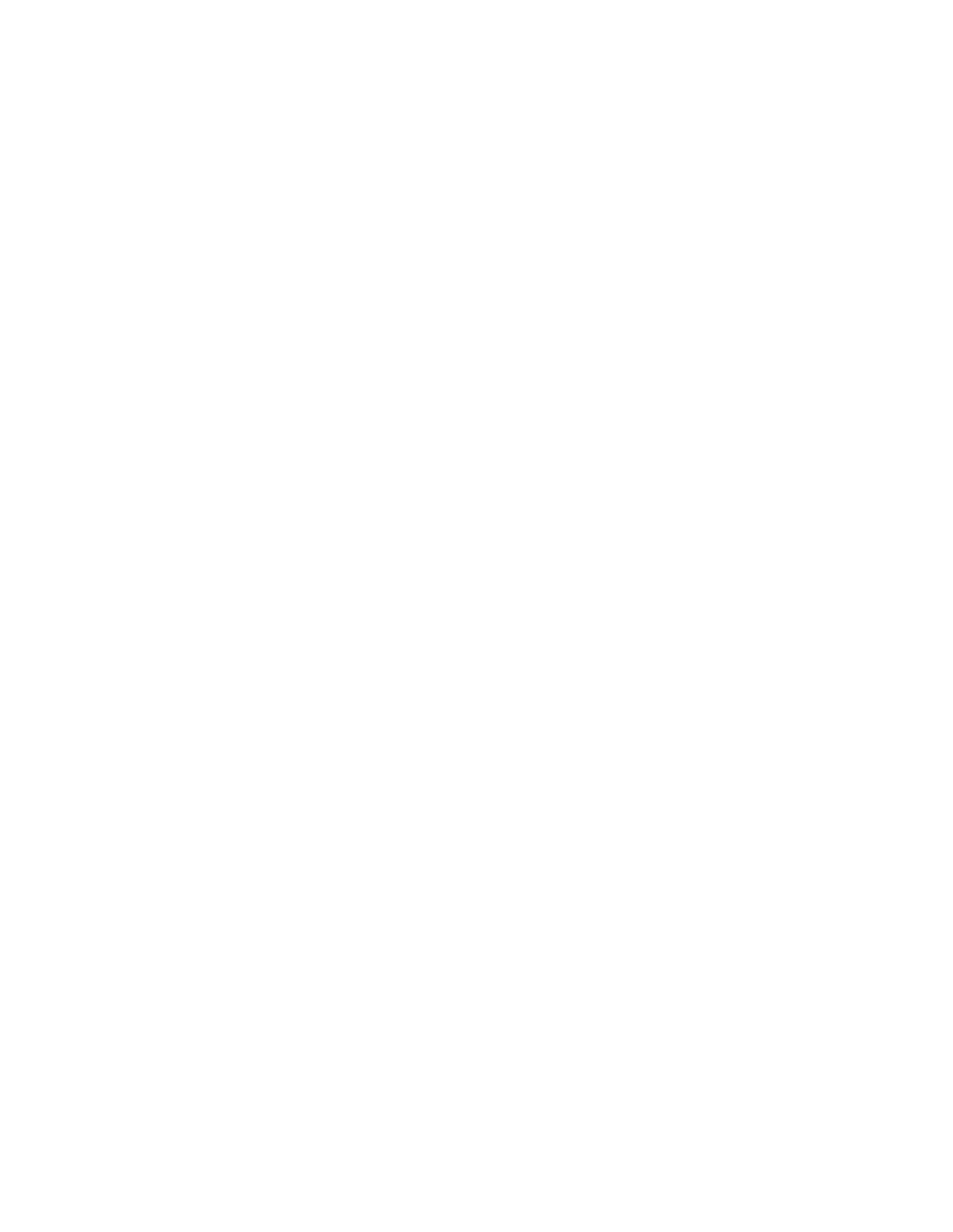# <span id="page-4-0"></span>1. PREREQUISITE

Clinical Quality Language  $(CQL)^{1}$  $(CQL)^{1}$  $(CQL)^{1}$  is an HL7 standard developed as part of the Clinical Quality Framework (CQF) initiative. CQL is intended to promote standardization and harmonization across the CQF standards; it is also intended to be clinically focused, author friendly, and human readable.<sup>[2](#page-4-2)</sup>

Users of this style guide are assumed to have a baseline knowledge of CQL. Please refer to the following links for more information on CQL:

- [eCQI Resource Center](https://ecqi.healthit.gov/cql)
- COL Formatting and Usage Wiki
- [Benefits of CQL](https://ecqi.healthit.gov/system/files/Benefits_of_CQL_Updated_1.15.2018_508.pdf)
- [CQL for Implementers](https://ecqi.healthit.gov/system/files/Clinical_Quality_Language_Training_for_Measure_Implementers_Updated_12.8.2017v2_508.pdf)

The Electronic Clinical Quality Measures Development and Maintenance for Eligible Clinicians contract (EC) and Behavioral Health Measures Development and Inpatient and Outpatient Measure Maintenance contract (EH), in coordination with the Centers for Medicare & Medicaid Services (CMS), created this document using guidance from the [CQL Formatting and](https://github.com/cqframework/CQL-Formatting-and-Usage-Wiki/wiki/Formatting-and-Usage-Topics)  [Usage Wiki.](https://github.com/cqframework/CQL-Formatting-and-Usage-Wiki/wiki/Formatting-and-Usage-Topics) The purpose of the guide is to promote consistency and reusability of the specifications in measures included in federal reporting programs. Measure developers and stakeholders contributed to the development of the standards in this guide.

The Measure Authoring Tool (MAT) supports the authoring of CQL and sharing of CQL libraries. Please see the [MAT User Guide](https://www.emeasuretool.cms.gov/training-resources/user-guide) for additional MAT-specific information.

<span id="page-4-1"></span><sup>&</sup>lt;sup>1</sup> The guidance in this document is based on COL STU 1.55, located at[: https://cql.hl7.org/01-introduction.html.](https://cql.hl7.org/01-introduction.html)

<span id="page-4-2"></span> $2$  Raw CQL files are human readable, but there is also an HTML version in the eCQM package exported from the MAT. HTML human readable provides a view consistent with the style provided with earlier electronic clinical quality measures based on Quality Data Model logic.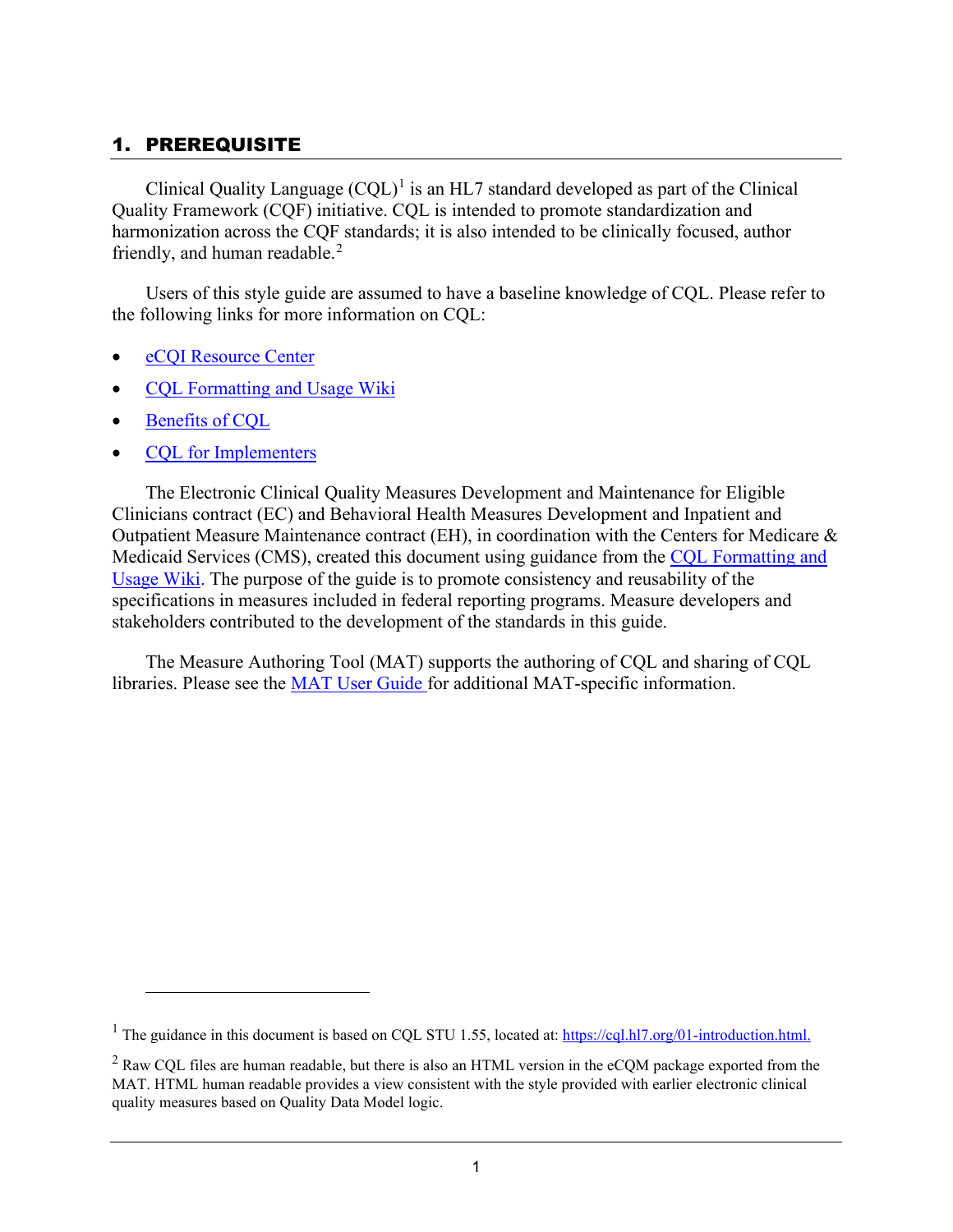## <span id="page-5-0"></span>2. INTRODUCTION

The twofold purpose of this style guide is to (1) standardize expression-of-measure concepts across electronic clinical quality measures (eCQMs) and (2) define a uniform "look and feel" for eCQM logic using CQL. The guide focuses on common best practices that have been implemented across CQL-based eCQMs in CMS reporting programs. It also promotes the use of consistent language within the framework of CQL, including libraries, aliases, definitions, and functions, and provides guidance on other conventions, such as operator precedence. Measure stewards or developers who are developing or specifying eCQMs for potential inclusion in CMS reporting programs should follow these best practices. This guide applies to Health Quality Measures Format (HQMF) measures; a separate guide may be defined for Fast Healthcare Interoperable Resources (FHIR) based measures when appropriate.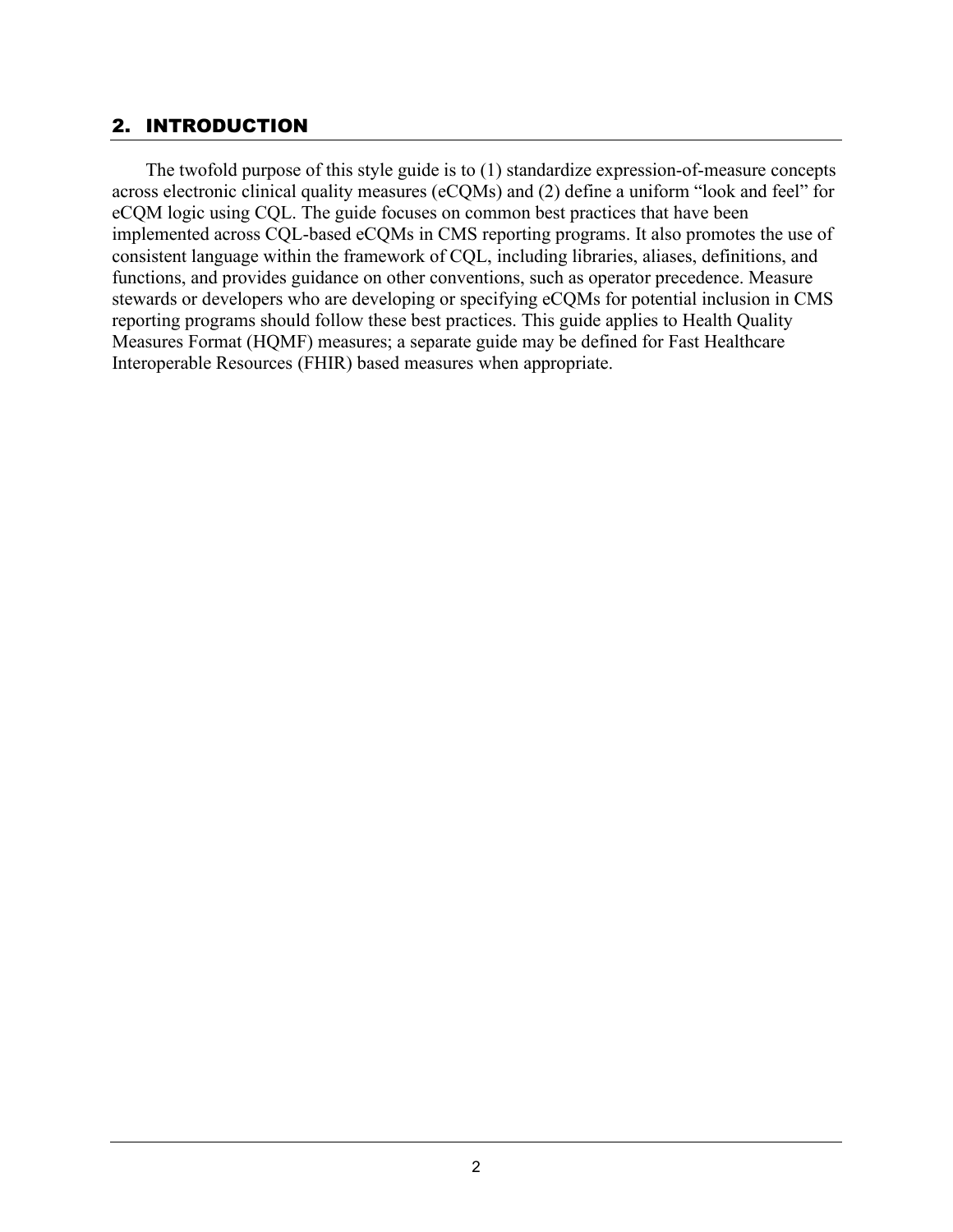## <span id="page-6-0"></span>3. STANDARDS: LIBRARIES

Libraries, the basic units of sharing CQL, consist of a foundation of CQL statements used within an eCQM. Every eCQM has at least one CQL library. eCQMs can use CQL expressions stored in shared libraries. Shared libraries enable similar logic to be used across multiple measures, improving standardization and harmonization across eCQMs. Shared libraries can exist at the *local* or *global* level in the MAT.

*Local* library: CQL libraries can be shared among several eCQMs or a specific group of eCQMs within the MAT.

The local CQL library **'Hospice'** is used in a CQL definition statement below. The **'Hospice'** library contains one CQL definition named "Has Hospice".

#### Example CQL library: **Hospice**

```
Hospice. "Has Hospice"
   or exists "Malignant Neoplasm"
   or exists "Total Colectomy Performed"
  or FrailtyLTI."Advanced Illness and Frailty Exclusion Not 
  Including Over Age 80"
```
- *Global* **library**: A global library is a shared CQL library created in the MAT that contains CQL expressions for all measure developers to use when specifying an eCQM. The common library, **MATGlobalCommonFunctions**, is accessible to all MAT users and is maintained and updated by Mathematica. The common library is published with each update to the Quality Data Model (QDM) and CQL standards incorporated into the MAT. Using this common library reduces duplication and maintains consistency across measure specifications. The version of the common library to be used with each measure update is specified on the eCQI Resource Center site.
- The CQL library **'Global'** is used in the definition below. Note: The common library definition "Inpatient Encounter" is recommended for use in hospital measures.

#### Add CQL Library with Alias:

include MATGlobalCommonFunctions version '7.0.000' called Global

#### Example CQL Library Name: **Global**

```
Global.Inpatient Encounter
   ["Encounter, Performed": 
  "EncounterInpatient"]EncounterInpatient
  where "LengthInDays"(EncounterInpatient.relevantPeriod)<= 120
     and EncounterInpatient.relevantPeriod ends during day of 
     "Measurement Period"
```
#### <span id="page-6-1"></span>A. Best practices for using CQL libraries

A local library should be used when similar functions or definitions are used across measures; it is required if *five or more* measures are affected.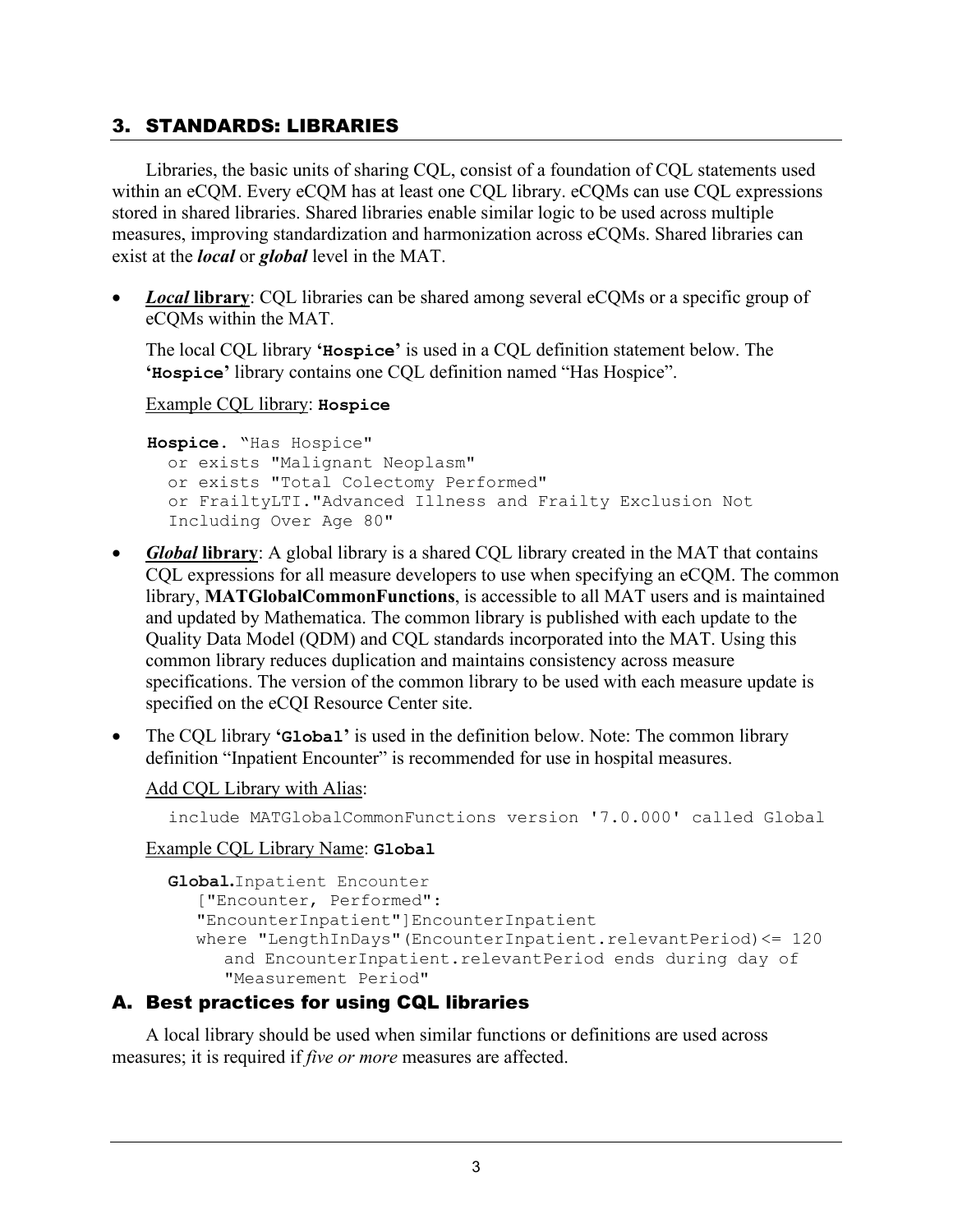## <span id="page-7-0"></span>B. Best practices for naming CQL libraries

The measure name and measure library name do *not* have to be the same. When naming a new measure CQL library, adhere to the following standards:

• **DO** use PascalCase.<sup>[3](#page-7-1)</sup>

## Example CQL library name: **AdultOutpatientEncounters**

• **DO** use names that are short, descriptive, and easy to read and that accurately reflect the contents of the library.

#### Example CQL library name: **Hospice**

• **DO NOT** start the library name with a special character,<sup>[4](#page-7-2)</sup> number, or underscore.

Example*:* \*AdultEncounters

• **DO NOT** use spaces or special characters<sup>4</sup> in the library name.

Example: Adult+PediatricEncounter

<span id="page-7-1"></span><sup>&</sup>lt;sup>3</sup> See Appendix B for a complete list of case type definitions.

<span id="page-7-2"></span><sup>&</sup>lt;sup>4</sup> Special characters are symbols such as  $+$ ,  $-$ ,  $*$ , and  $\Lambda$ .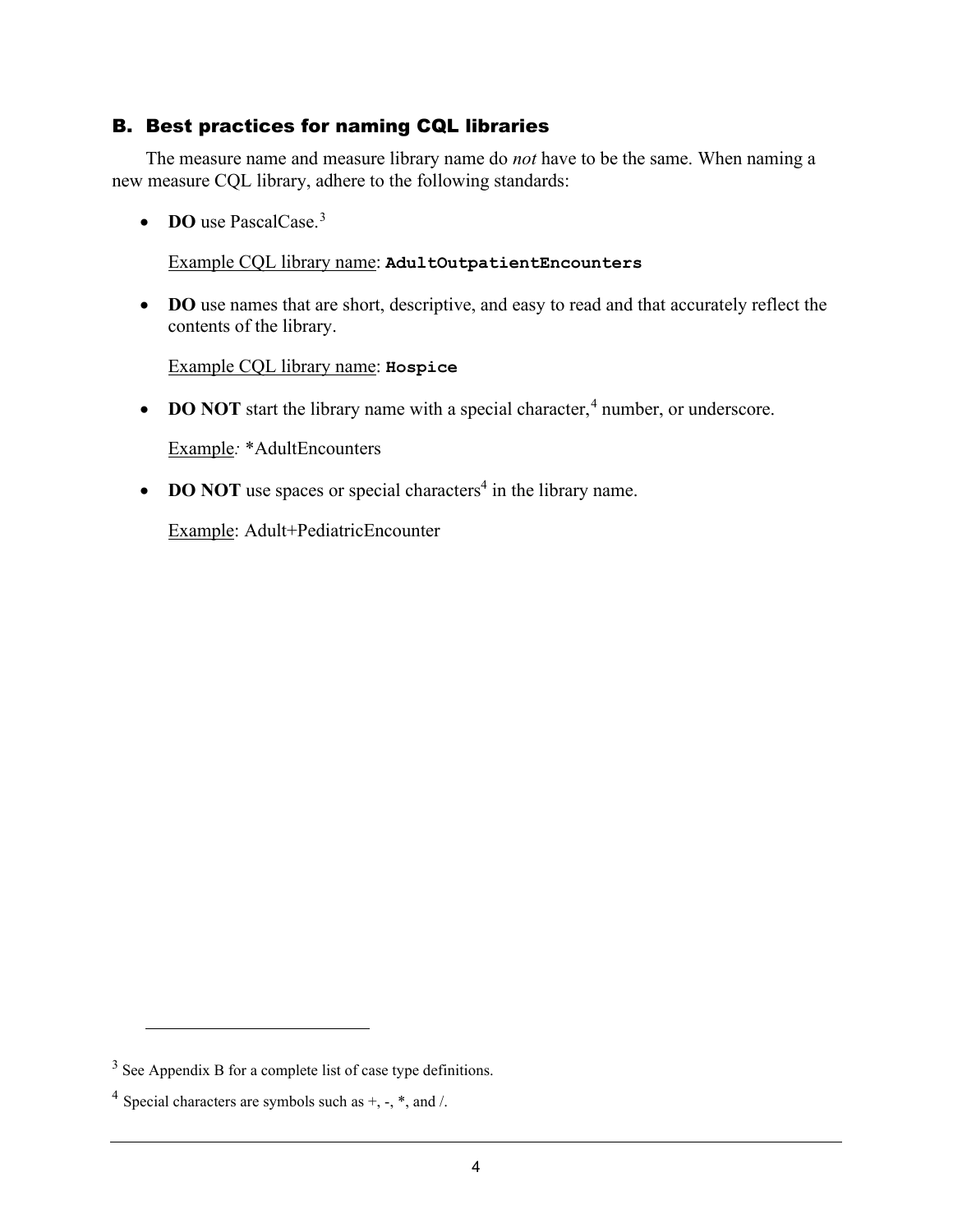## <span id="page-8-0"></span>4. STANDARDS—DEFINITIONS

Definitions are concise logical CQL expressions that explain the meaning of measure concepts. Definitions are also referenced in the measure population logic. They should be reused and referenced in other CQL expressions, whenever appropriate.

## <span id="page-8-1"></span>A. Best practices for writing CQL definitions

When writing definitions, use the following best practices:

- **DO** use a 'with' or 'without' statement with a 'such that' statement when comparing two different data types or data sources.
- Example of CQL definition using 'with':

```
Encounter with Antibiotic Ordered within Three Days
```

```
"Qualifying Encounter" EDOrAmbulatoryVisit
with ["Medication, Order": "Antibiotic Medications for 
Pharyngitis"]"] AntibioticOrdered 
such that ( EDOrAmbulatoryVisit.relevantPeriod starts 3 days or 
less on or before EDOrAmbulatoryVisit.authorDatetime )
```
- **DO** use a 'from' statement when comparing more than two sources of information.
- Example of CQL definition using 'from:

**Most Recent Adult Depression Screening Positive and Follow Up Provided**

#### **from**

```
"Most Recent Adult Depression Screening" LastAdultScreen,
"Follow Up for Positive Adult Depression Screening" 
FollowUpPositiveAdultScreen,
"Qualifying Encounter During Measurement Period" 
QualifyingEncounter
where LastAdultScreen.relevantDatetime 14 days or less on or 
before day of start of QualifyingEncounter.relevantPeriod
     and LastAdultScreen.result in "Positive Depression Screening"
     and ( FollowUpPositiveAdultScreen.authorDatetime same day as 
       end of QualifyingEncounter.relevantPeriod
       or FollowUpPositiveAdultScreen.relevantDatetime same day as 
    end of QualifyingEncounter.relevantPeriod
\overline{\phantom{a}}
```
## <span id="page-8-2"></span>B. Best practices for naming CQL definitions

When naming definitions, use the following best practices:

**DO** use Title Case.<sup>[5](#page-8-3)</sup>

<span id="page-8-3"></span> $<sup>5</sup>$  See Appendix B for a complete list of case type definitions.</sup>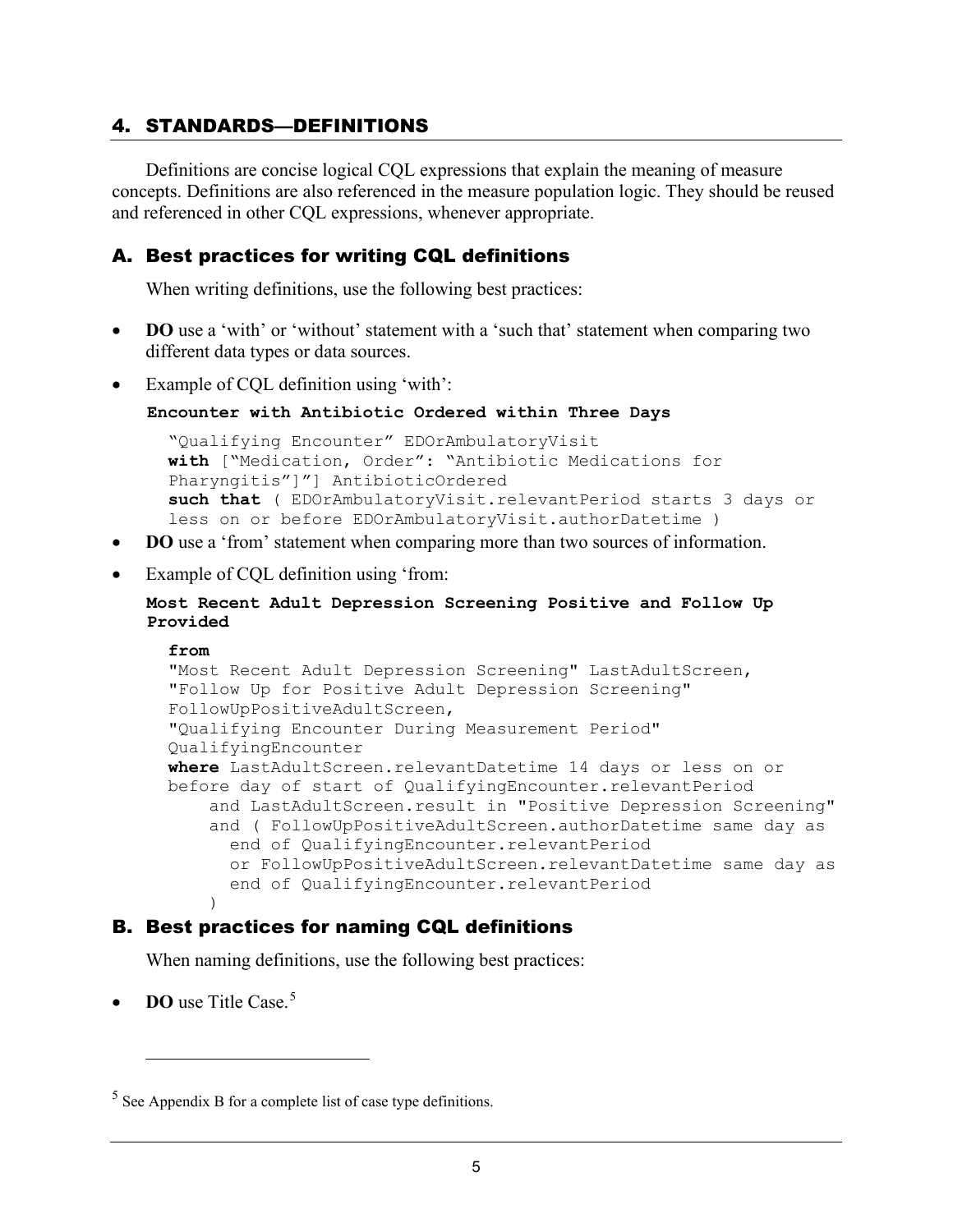Example CQL definition name:

Baseline DEXA Scan Two Years Prior to the Start of or Less than Three Months After the Start of ADT

• **DO** create names that are easy to read, describe the contents of the logical expression, and provide context as to what makes the statement unique and clinically meaningful.

Example CQL definition names:

End Stage Renal Disease Encounter Estimated Gestational Age Captured on the Day of Delivery Initial Congestive Heart Failure Functional Assessment

• **DO** use only abbreviations or acronyms that are consistent with terminology used in the measure's narrative.

Example CQL definition names:

Encounter with Prior or Present Diagnosis of Atrial Fibrillation or **VTE ASCVD** Procedure before End of Measurement Period

• **DO** create definition names that are clear and indicate the return.<sup>[6](#page-9-0)</sup> For example, a yes/no return should be named like a question, using the words "Is" or "Has". A list of encounters should be named "Encounters…", while a list of procedures should be named "Procedures…"

Example CQL definition names:

```
Has Initial Major Depression Diagnosis
Has Complete Hearing Screening
Has Continuation of Treatments
Has Liver Disease
Qualifying Encounters
Procedures Identifying Sexual Activity
Ischemic Stroke Encounters with Discharge Status
```
**DO NOT** give a definition the same name as a value set.<sup>[7](#page-9-1)</sup>

Example:

```
Cognitive Assessment
```

```
["Intervention, Performed": "Cognitive Assessment"]
```
<span id="page-9-0"></span> $6$  The MAT will display the "Return Type" in the definition form (when there are no CQL errors).

<span id="page-9-1"></span> $<sup>7</sup>$  In COL, a definition name and value set name cannot share the same identifier.</sup>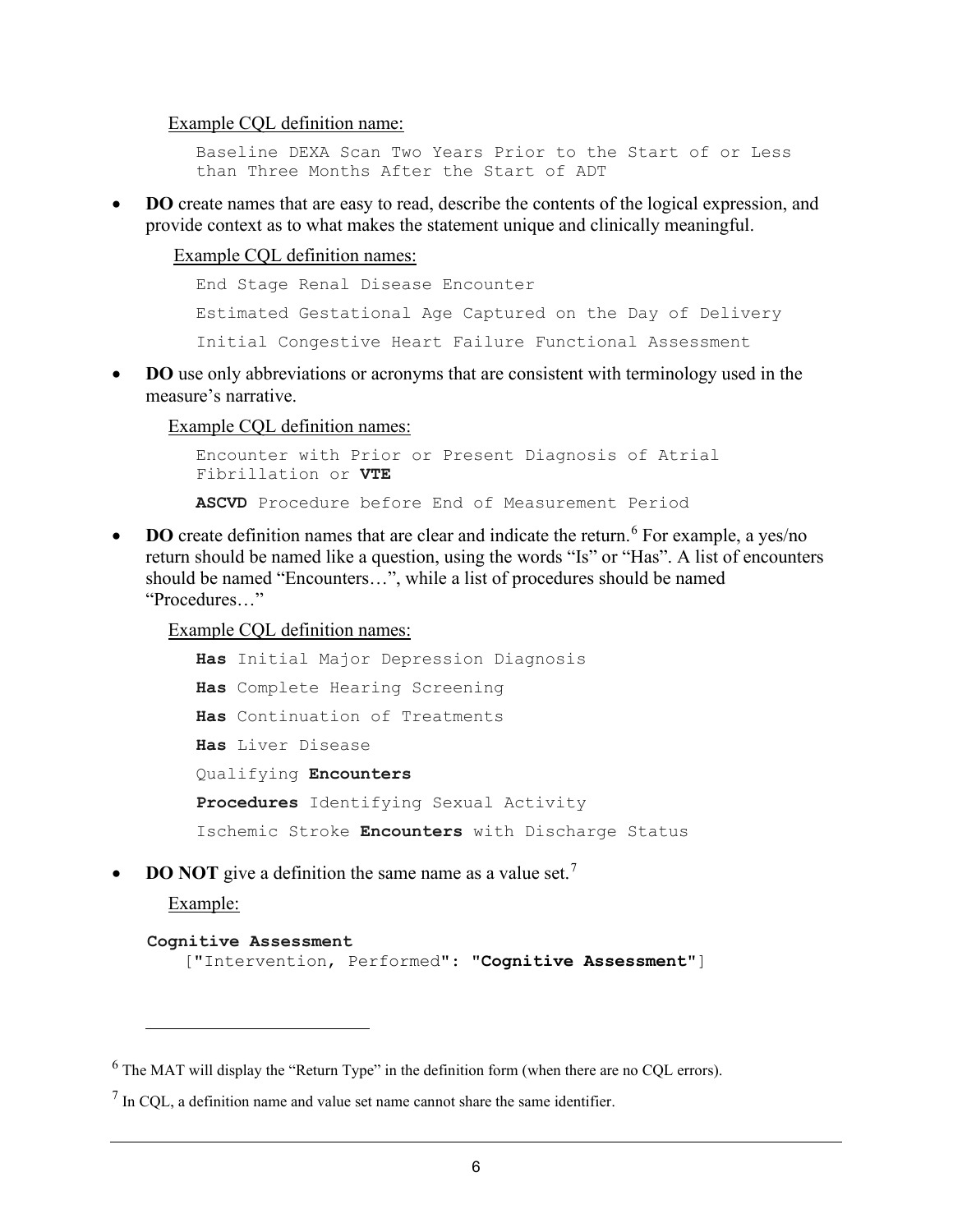- **DO NOT** give a definition the same name as a CQL operator.<sup>[8](#page-10-0)</sup> For example, 'Union' is a CQL operator used to combine all the elements from multiple lists of values. Do not use 'Union' as a name for a definition statement.
- **DO NOT** use special characters<sup>4</sup> in definition names.

Example:

% Patients with Test Result

Use Table 1 as a guide for naming definitions. The left column provides examples of definition names, and the right column shows alternatives that offer improved description and readability

Table 1. Making good definition names better (more clear and concise)

| <b>Good definition name</b>          | <b>Better definition name</b>                                        |
|--------------------------------------|----------------------------------------------------------------------|
| Anticoagulant Not Given at Discharge | Reason for Not Giving Anticoagulant at Discharge                     |
| In Demographic                       | Single Live Birth Encounter with Gestational Age 37<br>Weeks or More |
| Lab Test with Result                 | Most Recent Elevated HbA1c with Result                               |

Below are more examples of CQL definitions that use descriptive and clinically meaningful text, title case, and appropriate spacing.

#### Example CQL definition:

#### **Single Live Term Newborn Encounter With Newborn Fed Breast Milk Only Since Birth**

```
PCNewborn."Single Live Term Newborn Encounter
During Measurement Period" QualifyingEncounter
           with ["Substance, Administered": 
           "Breast Milk"] BreastMilkFeeding
                such that 
           Global."NormalizeInterval" ( 
           BreastMilkFeeding.relevantDatetime, 
           BreastMilkFeeding.relevantPeriod ) 
           starts during 
           QualifyingEncounter.relevantPeriod
              without ["Substance, Administered": 
           "Dietary Intake Other than Breast 
           Milk"] OtherFeeding
                such that 
           Global."NormalizeInterval" ( 
           OtherFeeding.relevantDatetime,
           OtherFeeding.relevantPeriod ) starts 
           during 
           QualifyingEncounter.relevantPeriod
```
<span id="page-10-0"></span><sup>8</sup> Please see the CQL specification for a full list of operators: [https://cql.hl7.org/STU4/02](https://cql.hl7.org/STU4/02-authorsguide.html#operations) [authorsguide.html#operations](https://cql.hl7.org/STU4/02-authorsguide.html#operations)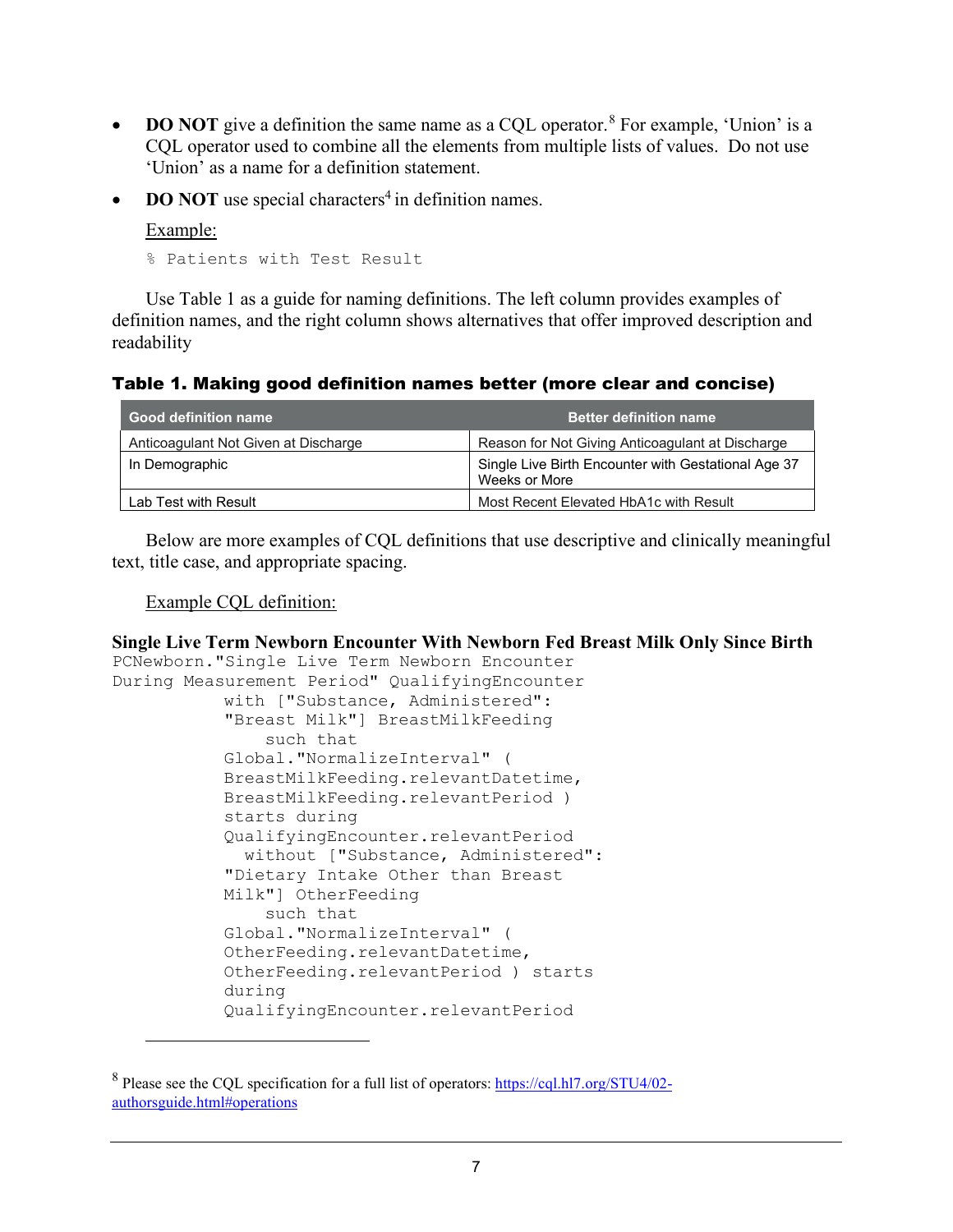## Example CQL definition:

```
Most Recent HbA1c
Last(["Laboratory Test, Performed": "HbA1c 
Laboratory Test"] RecentHbA1c
            where RecentHbA1c.relevantDatetime 
           during "Measurement Period"
                sort by relevantDatetime
```
## <span id="page-11-0"></span>C. Standards for naming definitions across measures

Use Table 2 as a guide for naming definitions that use common concepts across measures. The left column presents the concept, and the right column shows the recommended standard naming convention.

#### Table 2. Standard definition names for use across measures

| <b>Concept</b>                | Recommended definition name  |
|-------------------------------|------------------------------|
| Hospice Exclusions            | Has Hospice                  |
| <b>Exclusions for Hospice</b> |                              |
| Encounters or                 | <b>Qualifying Encounters</b> |
| Eligible Encounters or        |                              |
| <b>Valid Encounters</b>       |                              |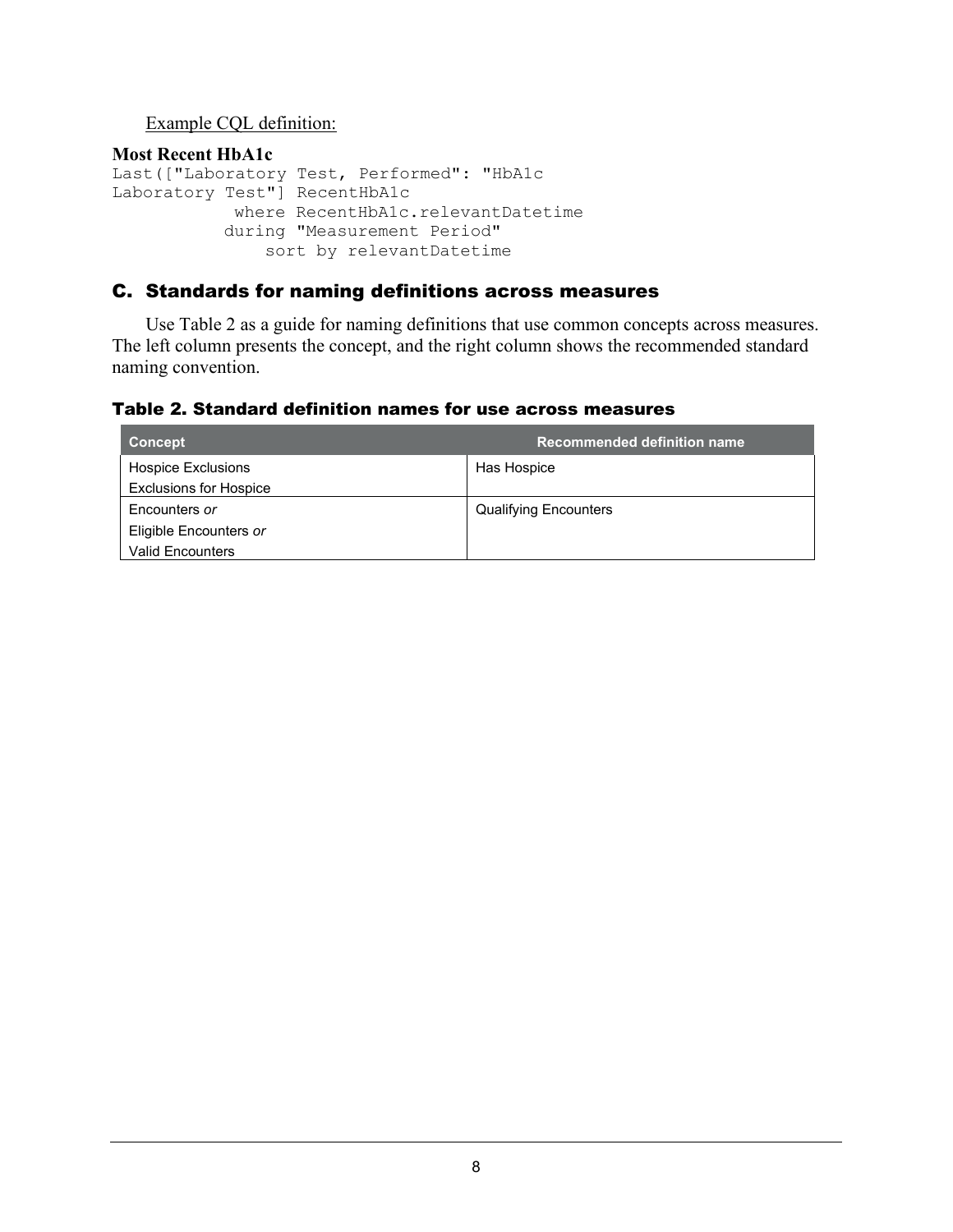## <span id="page-12-0"></span>5. STANDARDS—ALIASES OR ARGUMENT NAMES

Aliases, or argument names, are identifiers that refer to individual CQL expressions or libraries. Aliases should correlate clearly to their source and can be reused to avoid restating key expressions. This allows for a more fluid, concise, and standardized CQL expression. Alias names should maintain their meaning and uniformity within and across measures. Authors can develop aliases for libraries, functions, and definitions.

## <span id="page-12-1"></span>A. Best practices for using CQL aliases and argument names

When naming aliases and argument names, use the following standards:

• **DO** use PascalCase.<sup>[9](#page-12-2)</sup>

#### Example CQL aliases*:*

"Most Recent Documented BMI" **MostRecentBMI** with ["Intervention, Performed": "Follow Up for Above Normal BMI"] **AboveNormalFollowUp** (["Intervention, Order": "Referral to Alternative Provider / Primary Care Provider"] **Referral**

• **DO** use names that are short, descriptive, and easy to read and that accurately reflect the identified concept.

Example CQL aliases:

```
["Diagnosis": "Allergy to Eggs"] EggAllergy
["Diagnosis": "Malignant Neoplasm of Colon"] ColorectalCancer
["Procedure, Performed": "General or Neuraxial Anesthesia"] 
AnesthesiaProcedure
["Procedure, Performed": "Influenza Vaccination"]
FluVaccination
```
**DO** create alias names that are clinically focused.

Example CQL aliases:

```
["Physical Exam, Performed": "Diastolic blood pressure"] 
  DiastolicBP
   ["Medication, Order": "Beta Blocker Therapy for LVSD"] 
  BetaBlockerOrdered
   ["Intervention, Performed": "Follow Up for Below Normal BMI"] 
BelowNormalFollowUp
```
<span id="page-12-2"></span> $9^9$  See Appendix B for a complete list of case-type definitions.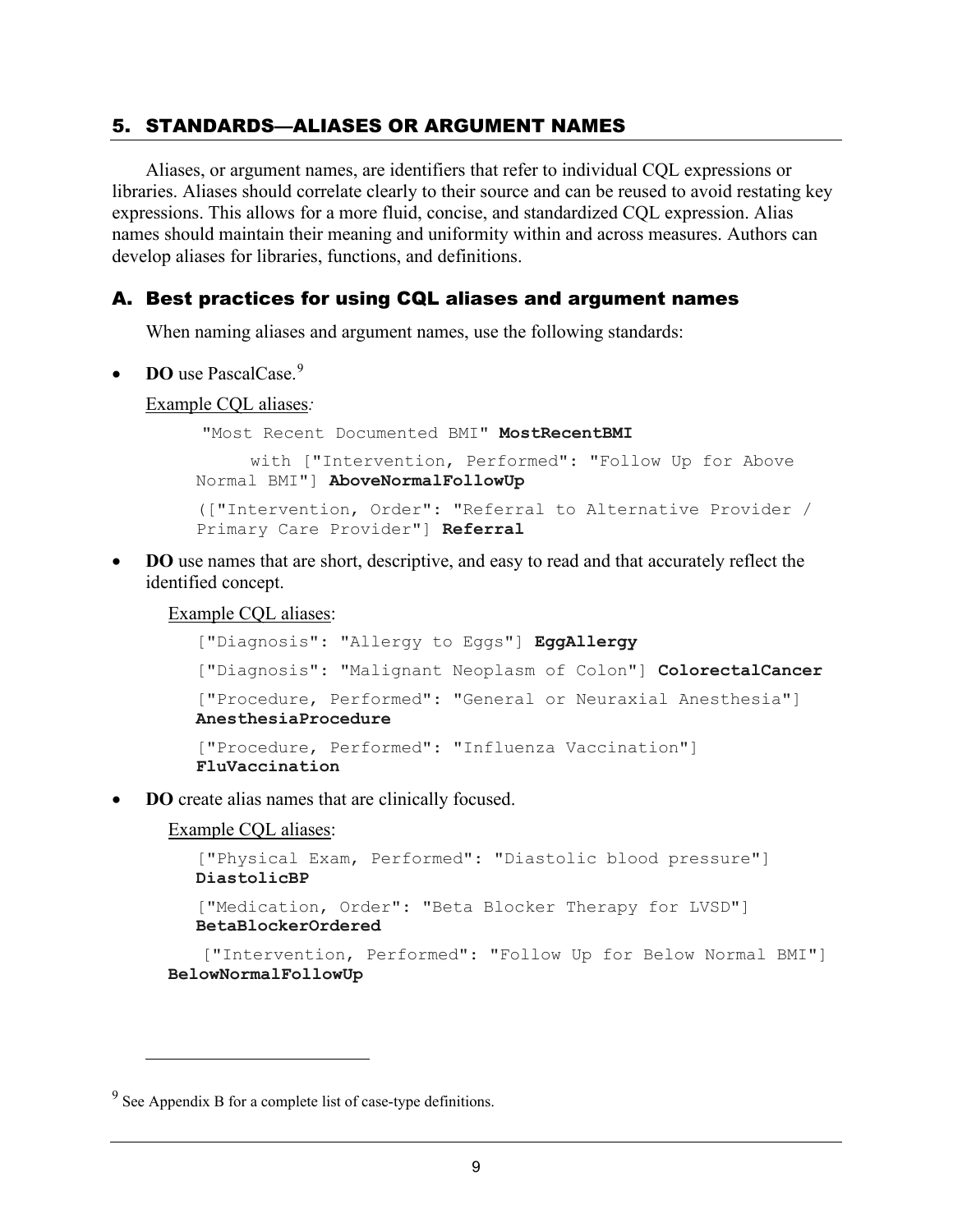• **DO** use only abbreviations or acronyms that are consistent with terminology used in the measure's narrative sections.

Example CQL aliases (note: in each of these examples, the acronym is defined in the narrative):

["Assessment, Performed": "Physical component summary (PCS) score - oblique method T-score"] **VR12PhysicalAssessment** "No VTE Prophylaxis Medication Administered or Ordered" **NoVTEMedication**

**DO NOT** reuse aliases.

See below for an example to avoid. The alias **HeartRate** is reused in two different definitions in the same measure, each with a different scope. Example:

```
First(["Encounter, Performed": "Heart Rate Visit"] HeartRate
       with ["Diagnosis": "Essential Hypertension"] Hypertension 
       such that HeartRate.relevantPeriod 
       overlapsHypertension.prevalencePeriod)
Last(["Physical Exam, Performed": "Heart Rate Exam"] HeartRate
       with "Initial Blood Pressure Visit" InitialEncounter 
       such that HeartRate.relevantDatetime during 
       InitialEncounter.relevantPeriod 
       where HeartRate.result is not null 
       sort by start of relevantDatetime
   \lambda
```
**DO NOT** give an alias the same name as the definition name.

#### Example:

```
Lower Back Procedure
["Procedure, Performed": "Lumbar Surgical Procedures"] 
LowerBackProcedure 
where LowerBackProcedure.relevantDateTime overlaps
"Measurement Period"
```
**DO NOT** use an alias if the definition statement does not require additional logic.

#### Example:

#### **Blood Transfusion**

["Substance, Order": "Blood Administration"] **BloodTransfusion**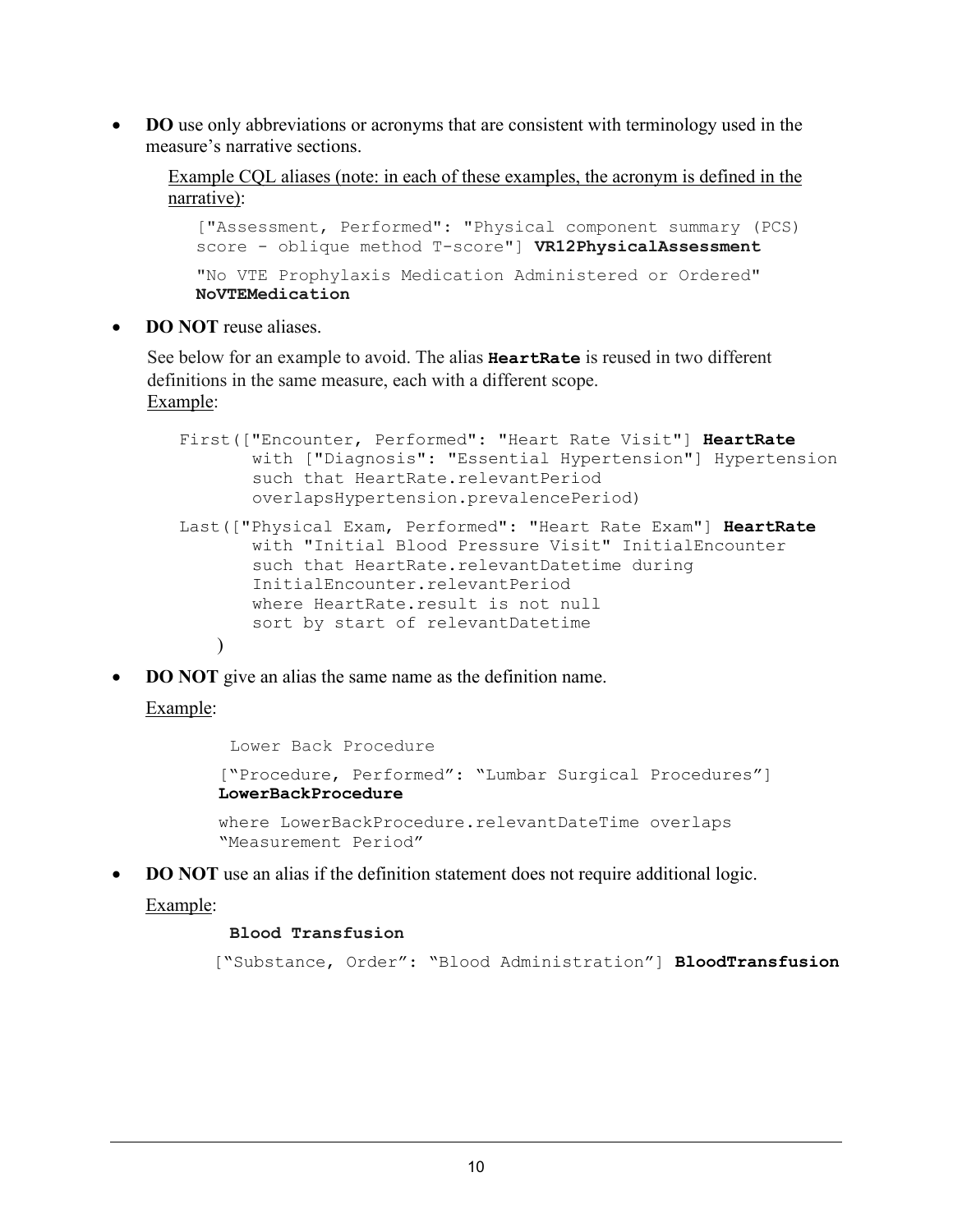Use Table 3 as a guide for naming aliases. The left column lists examples of alias names that measure developers should avoid. The alternatives in the right column offer improved descriptions and readability.

| Alias names to avoid                                          | <b>Better alias names</b>                                                                                                                                      |
|---------------------------------------------------------------|----------------------------------------------------------------------------------------------------------------------------------------------------------------|
| D or<br>$Dx$ or<br>Diagnosis                                  | HeartFailure<br>Pregnancy<br>Asthma<br>Bradycardia                                                                                                             |
| Med<br>Medication                                             | BetaBlockerOrdered<br>AntidepressantAdministered                                                                                                               |
| P or<br>Proc or<br>Procedure                                  | CardiacSurgery<br>Dialysis                                                                                                                                     |
| Lab or<br>LabTest                                             | HepBAntigenTest<br>MumpsTiter<br>PregnancyTest                                                                                                                 |
| E or<br>Enc                                                   | Encounter* (use with caution if referring to<br>several types of encounters in measure)<br>InpatientEncounter<br><b>HeartFailureEncounter</b><br>Psychotherapy |
| ["Physical Exam, Performed": "Heart Rate"] <b>Exam</b>        | HeartRate                                                                                                                                                      |
| ["Diagnostic Study, Performed": "Ejection Fraction"]<br>Study | EjectionFraction                                                                                                                                               |

Table 3. Making aliases easier to read and more clinically focused

Use Table 4 as a guide for improving alias names even further. The left column lists examples of aliases. The right column includes alternatives that offer improved descriptions and clarity.

#### Table 4. Making good alias names more descriptive

| Good alias name        | <b>Better alias name</b> |
|------------------------|--------------------------|
| HeartRate              | FirstHeartRate           |
| AntithromboticNotGiven | <b>NoAntithrombotic</b>  |
| VisualExam             | VisualFootExam           |
| Fracture               | LowerBodyFracture        |
| <b>THAProcedure</b>    | TotalHip                 |
| HeightExam             | Height                   |

Use Table 5 as a guide for creating distinctions between two aliases with similar characteristics within a measure by adding specificity.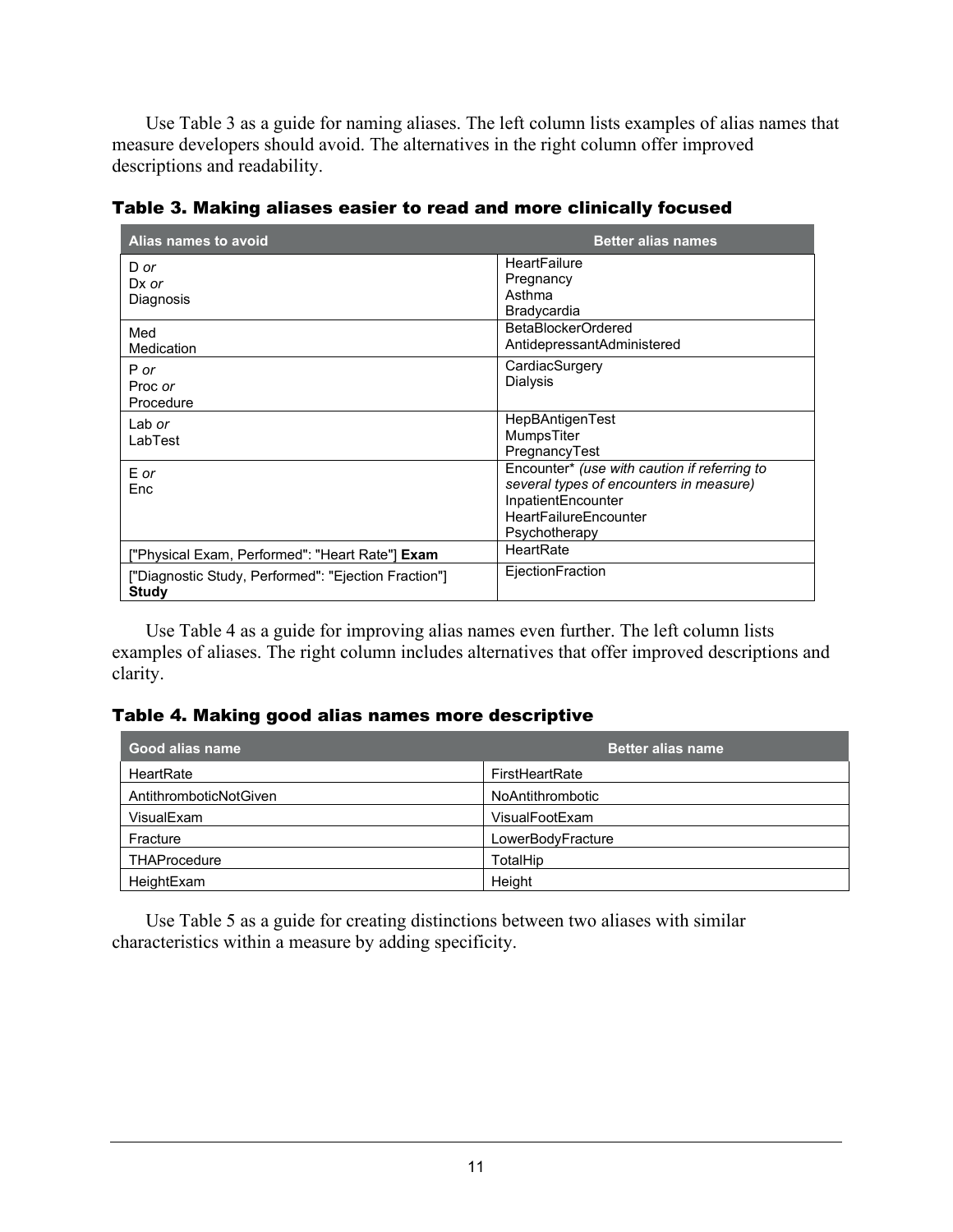## Table 5. Differentiating between aliases with similar concepts by adding specificity

| Similar concepts        | Similar alias names with specificity |
|-------------------------|--------------------------------------|
| Heart failure encounter | <b>HeartFailureEncounter</b>         |
| and                     | and                                  |
| Heart failure diagnosis | HeartFailureDiagnosis                |

## <span id="page-15-0"></span>B. Standards for naming aliases across measures

Use Table 6 as a guide for naming aliases that use common concepts across measures. The left column presents the alias concept, and the right column presents the recommended standard alias naming convention.

| Table 6. Standard alias names recommended for use across measures |  |  |
|-------------------------------------------------------------------|--|--|
|-------------------------------------------------------------------|--|--|

| Concept                        | Standardized alias        |
|--------------------------------|---------------------------|
| Patient date of birth          | <b>BirthDate</b>          |
| Hospice discharge              | <b>DischargeToHospice</b> |
| Hospice care order             | HospiceOrder              |
| Hospice intervention performed | <b>HospicePerformed</b>   |

Also see the following examples of standard alias names.

- The alias **BirthDate** is used consistently in different CQL definition statements, and in multiple places within and across measures.
- Example CQL alias: **BirthDate**

```
exists ( ["Patient Characteristic Birthdate": "Birth date"] 
BirthDate
 where Global."CalendarAgeInYearsAt"(BirthDate.birthDatetime, 
 start of "Measurement Period")>= 18
\overline{\phantom{a}}
```
- Accurate CQL alias names can aid in reading logic that models similar concepts. An example with the concept of hospice illustrates this below.
- Example CQL alias: DischargeToHospice, HospiceOrder, HospicePerformed

```
exists ( ["Encounter, Performed": "Encounter Inpatient"] 
DischargeToHospice 
   where ( DischargeToHospice.dischargeDisposition ~ "Discharge to
   home for hospice care (procedure)"
   or DischargeToHospice.dischargeDisposition ~ "Discharge to 
   healthcare facility for hospice care (procedure)"
   \left( \right)and DischargeToHospice.relevantPeriod ends during 
          "Measurement Period"
    \lambdaor exists ( ["Intervention, Order": "Hospice care ambulatory"] 
   HospiceOrder
```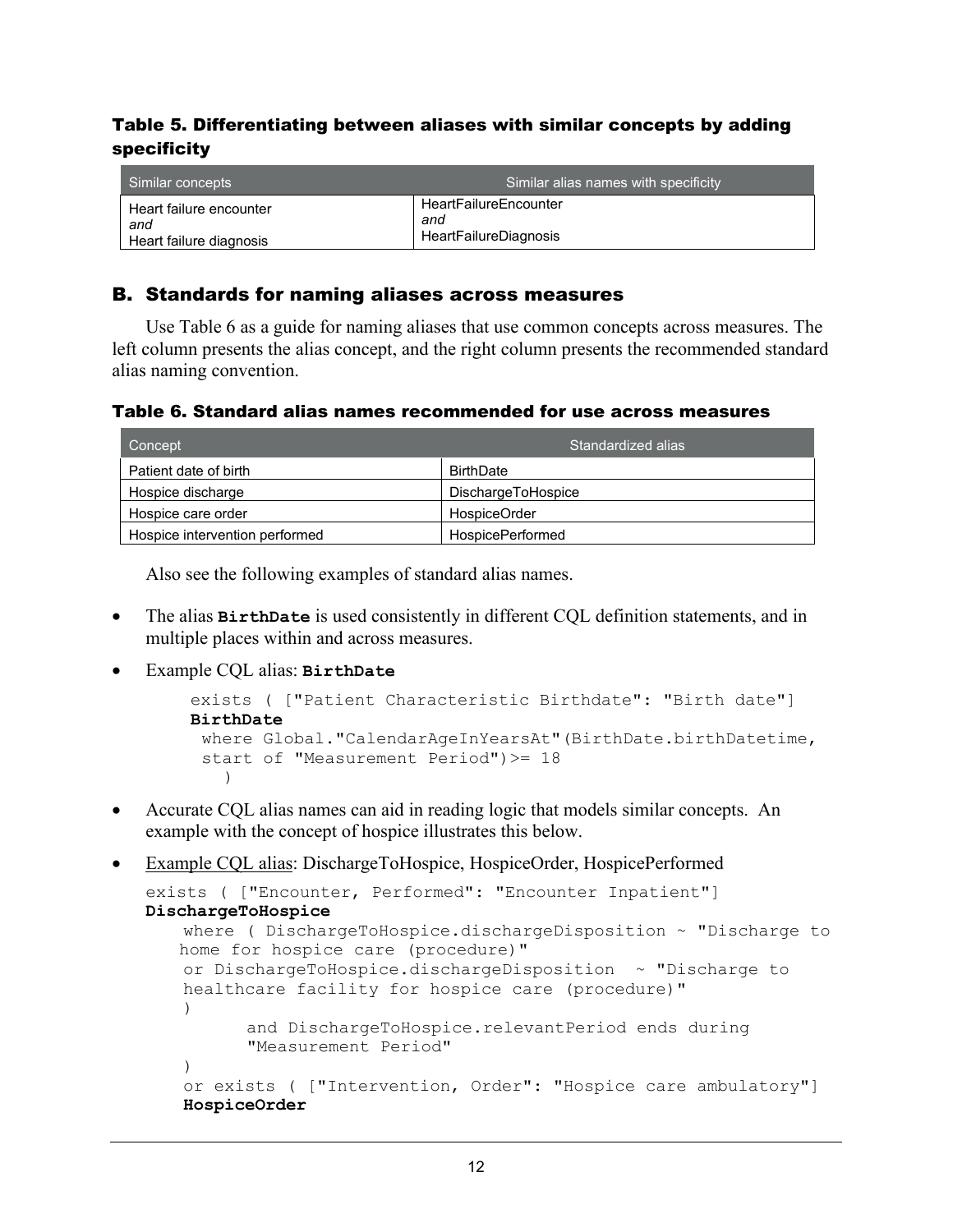```
where HospiceOrder.authorDatetime during "Measurement Period"
 ) 
or exists ( ["Intervention, Performed": "Hospice care 
ambulatory"] HospicePerformed
where HospicePerformed.relevantPeriod overlaps "Measurement 
Period"
 )
```
Note: Use the equivalence operator  $(\sim)$  for code comparison and the 'in' operator to compare to value sets.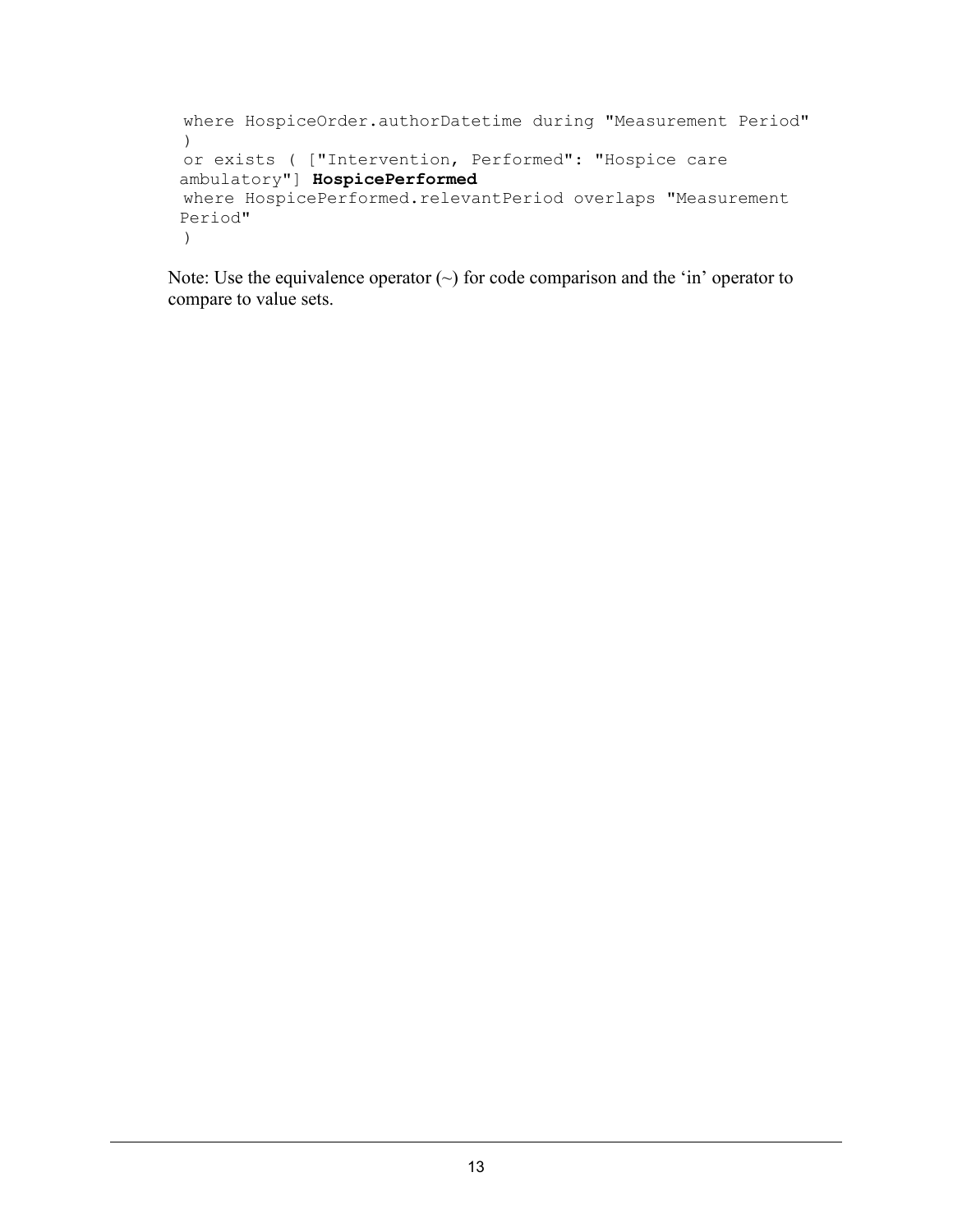## <span id="page-17-0"></span>6. FUNCTIONS

A function is a named CQL expression that can perform any variety of calculations. Before creating new functions, measure developers should review and—to the extent possible and applicable—use the predefined functions available in the MAT or in the shared "Global" common library. Functions act on the input arguments passed to them, whereas definitions operate only on the expressions in the definition.

## <span id="page-17-1"></span>A. Best practices and standards for naming new CQL functions

New function names should be short, descriptive, and easy to read and should provide an expression that accurately represents the identified concept. When naming functions, use the following standards:

**DO** use PascalCase.<sup>[10](#page-17-3)</sup>

Example CQL function name:

```
"EmergencyDepartmentArrivalTime"(Encounter "Encounter, 
Performed")
```
**DO** use spaces after commas to separate arguments.

Example CQL function:

**Global.NormalizeInterval(pointInTime DateTime, period Interval<DateTime>)**

• **DO NOT** give a function the same name as a MAT predefined function.

Process step: Please review the predefined operators available in the  $MAT<sup>11</sup>$  to ensure that the name of your function is not the same.

#### <span id="page-17-2"></span>B. Selecting functions

To differentiate similar functions, choose from the predefined list in the MAT or from the "Global" common library. Select the function that is most appropriate to meet the measure's intent. See the following examples of preferred functions from the "Global" common library.

• "NormalizeInterval" function:

Example: Global CQL function:

- **Global."NormalizeInterval"**(pointInTime DateTime, period Interval<DateTime>):
- if pointInTime is not null then Interval[pointInTime, pointInTime]
- else if period is not null then period

<span id="page-17-3"></span> $10$  See Appendix B for complete definitions of case types.

<span id="page-17-4"></span><sup>&</sup>lt;sup>11</sup> See the MAT user guide for a list of operators: [https://www.emeasuretool.cms.gov/training-resources/user-guide.](https://www.emeasuretool.cms.gov/training-resources/user-guide)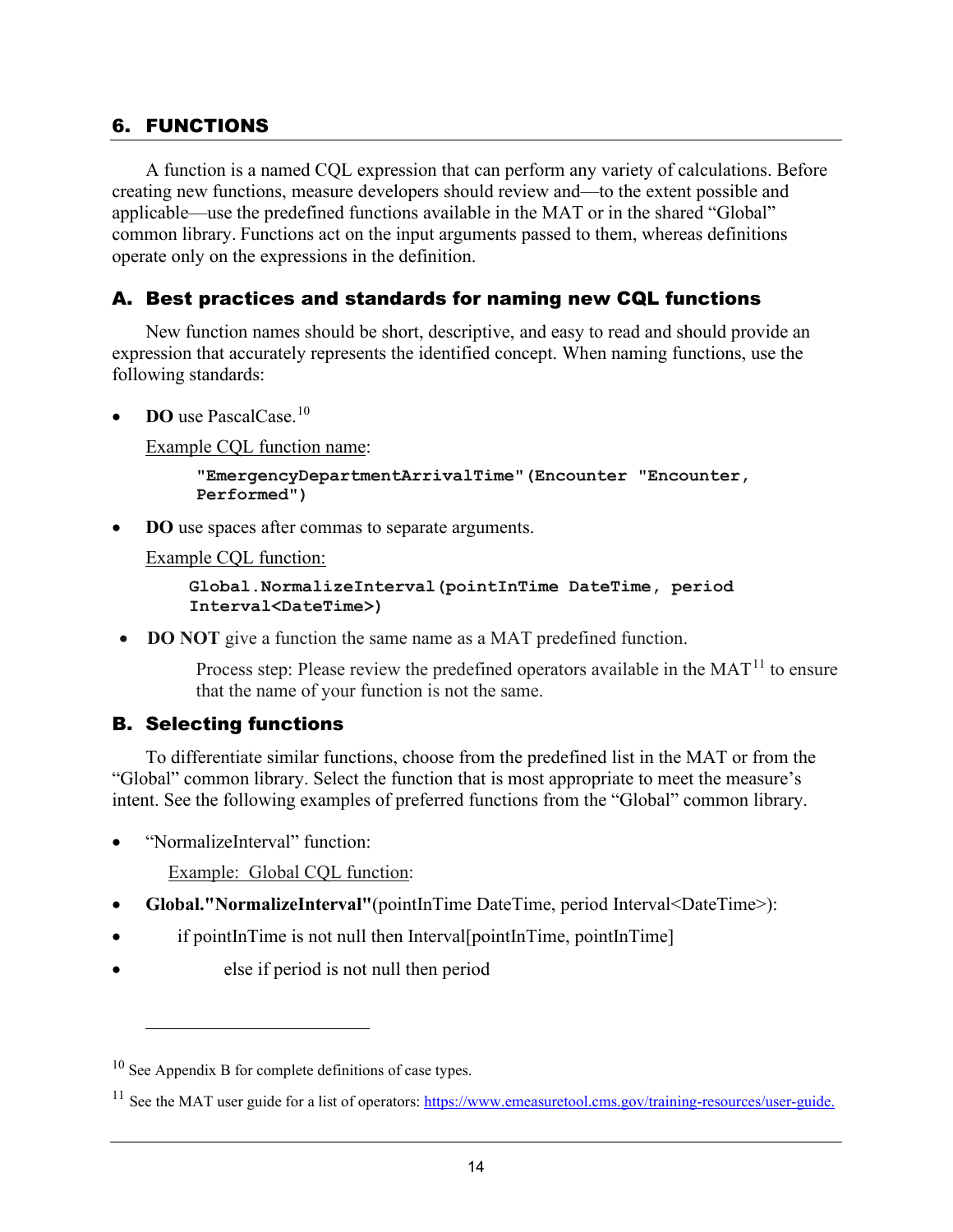- else null as Interval<DateTime>
	- o Use the "NormalizeInterval" function for QDM datatypes that have use cases for both a relevantDatetime and a relevantPeriod to reduce implementation burden associated with variable use of timing attributes across measures.
	- o Use the "NormalizeInterval" function for the following QDM datatypes:
		- Assessment, Performed
		- Device, Order
		- Diagnostic Study, Performed
		- Diagnostic Study, Order
		- **Intervention, Performed**
		- **Intervention, Order**
		- **Laboratory Test, Performed**
		- Laboratory Test, Order
		- Medication, Active
		- **Medication, Administered**
		- **Medication, Dispensed**
		- Physical Exam, Performed
		- Procedure, Performed
		- Substance, Administered
		- Encounter, Performed
		- Condition/Diagnosis/Problem
		- **Allergy/Intolerance**
		- **Symptom**
		- Immunization, Administered
	- o The "NormalizeInterval" function may be needed when using a sort clause. An example is provided below:

```
"First BMI in Measurement Period":
 { First(["Physical Exam, Performed": "BMI Ratio"] BMI
   where start of 
Global."NormalizeInterval"(BMI.relevantDatetime, 
BMI.relevantPeriod)during "Measurement Period"
        and BMI.result is not null
      sort by start of
Global."NormalizeInterval"(relevantDatetime, relevantPeriod)
```
- )}
- Age functions: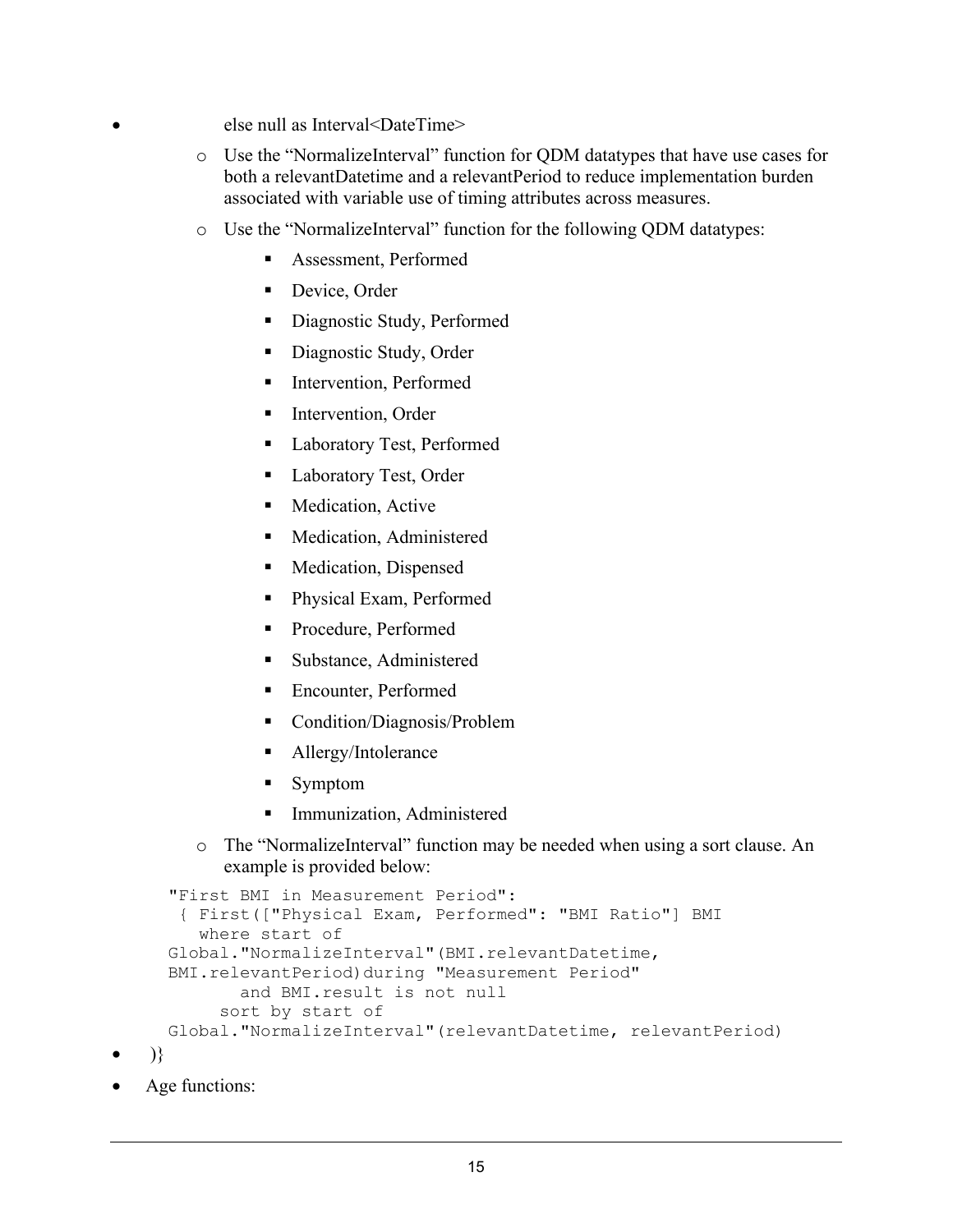Example CQL function:

- **"AgeInYearsAt**"**(**date from start of**)** 
	- o This function calculates age using **only birth date**, not time.

Example CQL function (used in logic):

```
AgeInYearsAt(date from start of "measurement Period") in Interval 
[18,85]
    And exists "Essential Hypertension Diagnosis"
     And exists AdultOutpatientEncounters."Qualifying Encounters"
```
• **Length-of-stay functions** (generally used for hospital measures):

```
Example CQL function: Global."LengthInDays"()
```
o **LengthInDays()** calculates the difference in calendar days between the start and end of the given interval. Timing intervals should always be noted in chronological order as [start, finish] to avoid negative time intervals.

```
Global."LengthInDays"(Value Interval<DateTime>) 
difference in days between start of Value and end of Value
```
o This function can be used to calculate the length of a hospital stay for an inpatient encounter from admission to discharge. Also see the examples below.

Example CQL function (used in logic):

```
["Encounter, Performed": "Encounter Inpatient"] 
EncounterInpatient
  where LengthInDays(EncounterInpatient.relevantPeriod)<= 
  120
      and EncounterInpatient.relevantPeriod ends during day 
      of "Measurement Period"
```
Example CQL function: **Global.**"**HospitalizationLengthOfStay**"**()**

o Returns the length of stay in days (i.e., the number of days between admission and discharge) for the given encounter, or from the admission of any immediately prior emergency department visit to the discharge of the encounter.

```
Global."HospitalizationLengthOfStay"(Encounter "Encounter, 
Performed")
LengthInDays(("Hospitalization"(Encounter
))
```
Example CQL function (used in logic):

```
TJC."Ischemic Stroke Encounter" IschemicStrokeEncounter
  where Global."HospitalizationLengthOfStay" 
  (IschemicStrokeEncounter)< 2
```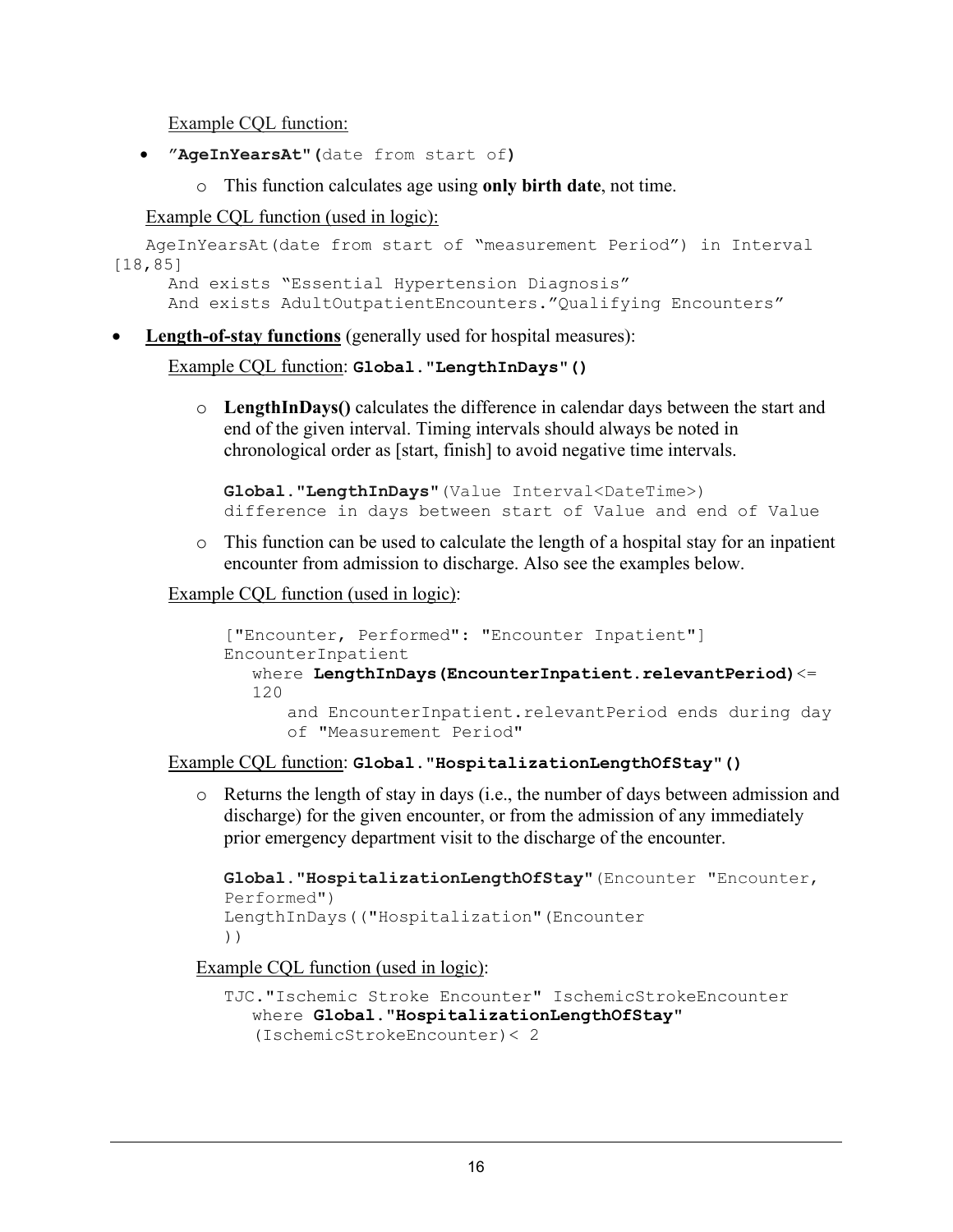#### Example CQL function: **Global.**"**Hospitalization**"**()**

 $\circ$  This function returns the total interval for admission to discharge for the given encounter, or for the admission of any immediately prior emergency department visit to the discharge of the given encounter.

**Global.**"**Hospitalization**"(Encounter "Encounter, Performed")

```
Encounter Visit
   let EDVisit: Last(["Encounter, Performed": "Emergency 
   Department Visit"] LastED
         where LastED.relevantPeriod ends 1 hour or less on or 
         before start of Visit.relevantPeriod
           sort by 
           end of relevantPeriod
    ) 
      return Interval[Coalesce(start of EDVisit.relevantPeriod,
      start of Visit.relevantPeriod),
      end of Visit.relevantPeriod]
```
Example CQL function (used in logic):

```
"Ischemic Stroke Encounter" IschemicStrokeEncounter
    with "Intervention Comfort Measures" ComfortMeasure
           such that Coalesce(start of 
ComfortMeasure.relevantPeriod,
ComfortMeasure.authorDatetime)during
Global."Hospitalization"(IschemicStrokeEncounter)
```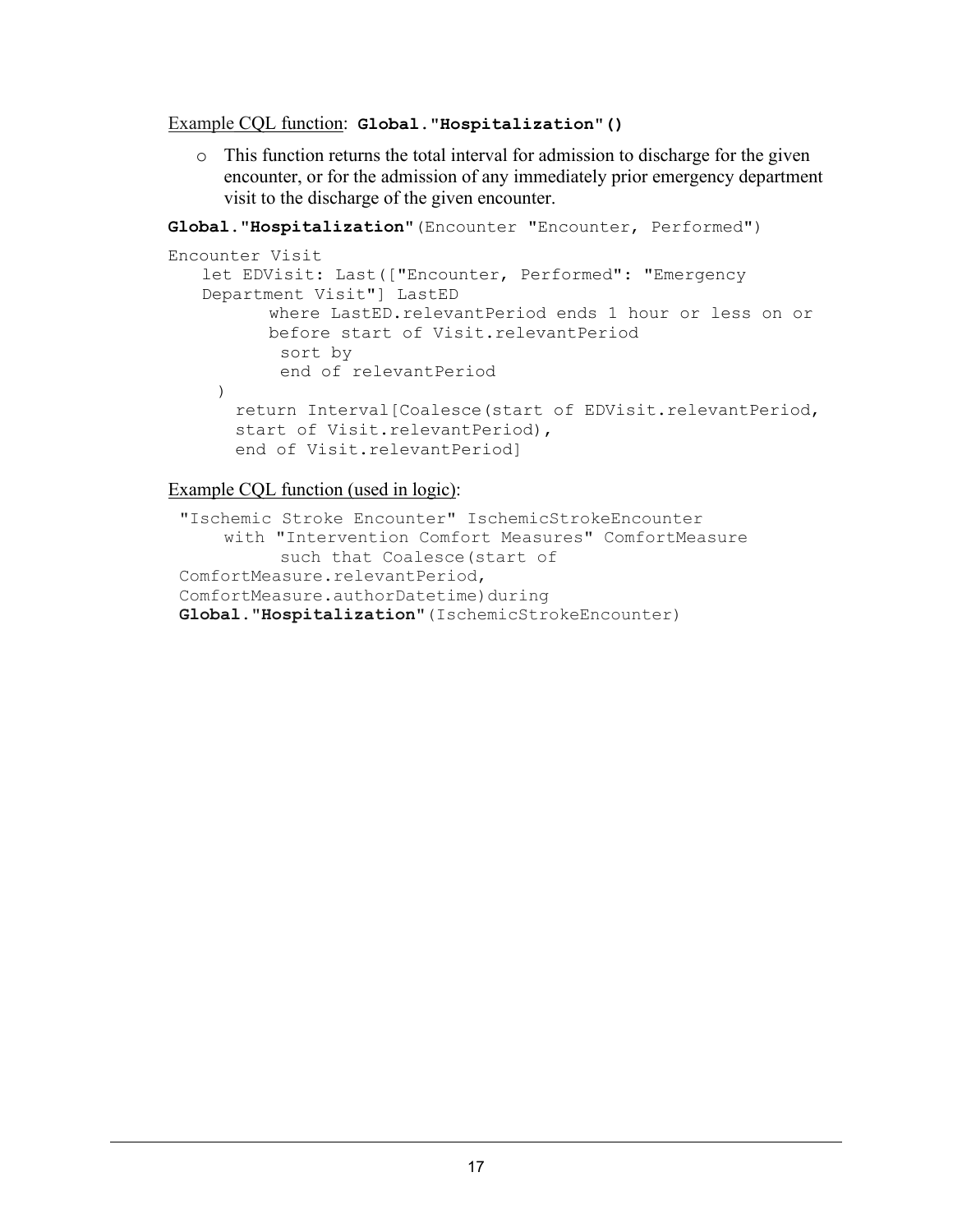# <span id="page-21-0"></span>7. OTHER CQL BEST PRACTICES

## <span id="page-21-1"></span>A. Population criteria

When using population criteria, be descriptive and specific, making sure names are easy to read. Below is an example of how to improve the naming of population criteria.

| <b>Current population criteria</b> | Improved population criteria                                           |
|------------------------------------|------------------------------------------------------------------------|
| Initial Population                 | Initial Population                                                     |
| 'In Demographic'                   | 'Single Live Birth Encounter with<br>Gestational Age 37 Weeks or More' |

When the denominator population criteria are equivalent to the initial population criteria, state "Initial Population" for the Denominator, as shown below:

Example CQL: Initial Population = Denominator

```
Initial Population 
     "Patient is Male"
         and "Has Qualifying Encounter"
         and "Androgen Deprivation Therapy Start Date" is not 
     null
Denominator 
"Initial Population"
```
• **DO** use brackets, **[** and **]**, to represent a closed interval and parenthesis, **(** and **)**, for open intervals. This pertains to definitions containing age intervals to avoid inconsistencies and to harmonize logic across measures. In the example below, the definition uses Interval[18, 85] to include patients ages 18 to 85 but exclude patients ages 17 and younger and 85 and older at the start of the measurement period.

Example in CQL of Age Interval:

```
AgeInYearsAt(date from start of "measurement Period") in Interval 
[18,85]
     And exists "Essential Hypertension Diagnosis"
           And exists AdultOutpatientEncounters."Qualifying 
       Encounters"
```
## <span id="page-21-2"></span>B. Additional timing phrases

CQL supports precision-based date/time comparisons. Be sure to consider whether day or time should be considered in timing phrases. Additional timing phrases, besides **day of** expressions, may be needed when making a statement such as **A starts/ends before/after or concurrent with start of B.**

When comparing date-time valued elements to the measurement period, unless timesensitive comparison is truly desired, use the day of modifier to indicate that the comparison should be performed to the day.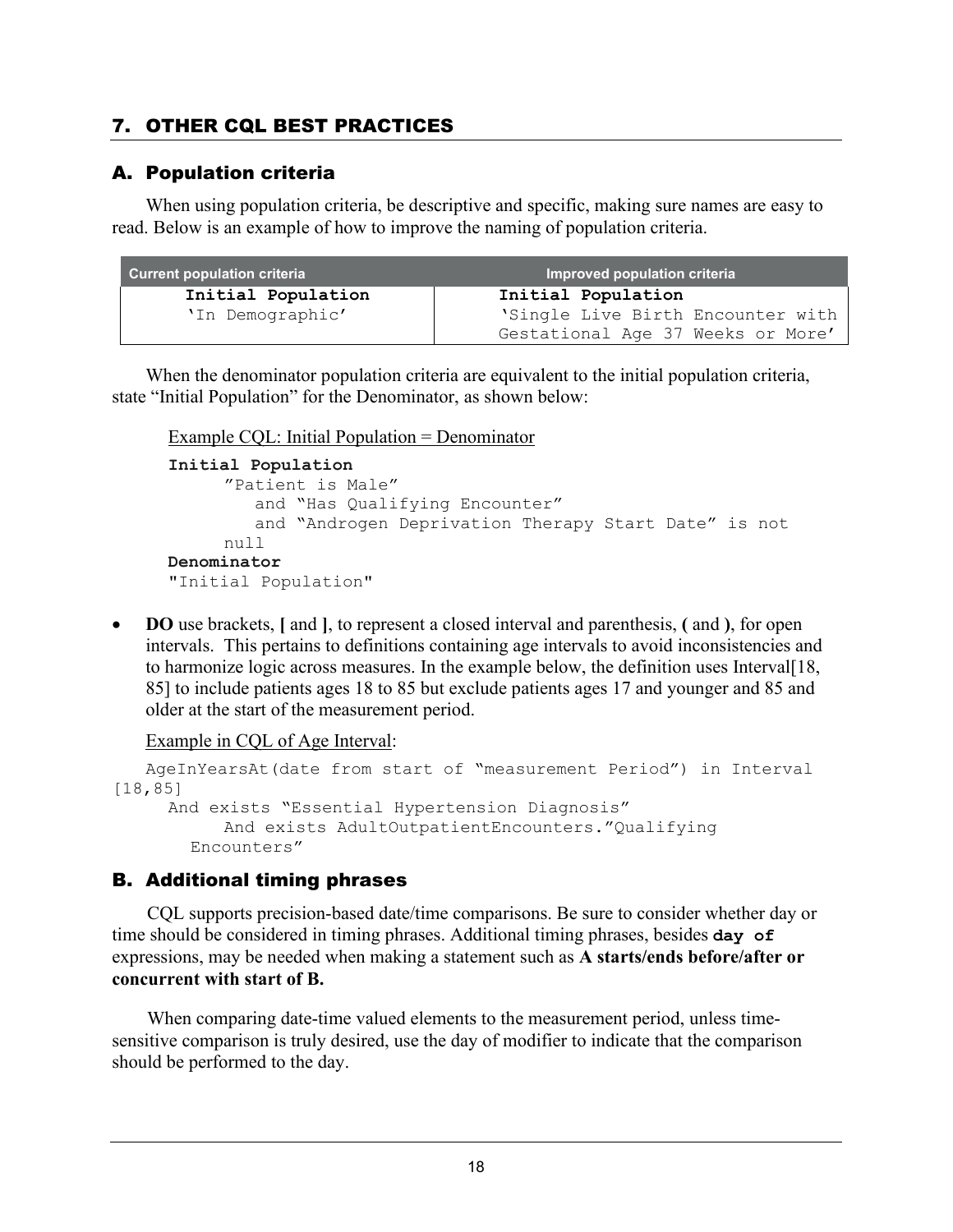In addition, when accessing date-time valued elements for comparison to the measurement period, unless time-sensitive comparison is truly desired, use the date from extractor to access only the date portion of the date-time valued element.

Example CQL timing phrase: **ends 1 day after day of start of**

A supplementary timing constraint is added to ensure the timing of the relevant period for the AnesthesiaProcedure ends 1 day after the start of relevant period of the QualifyingEncounter.

```
from
VTE."Encounter With Age Range and Without VTE Diagnosis or 
Obstetrical Conditions" QualifyingEncounter,
["Procedure, Performed": "General or Neuraxial Anesthesia"] 
AnesthesiaProcedure,
"No VTE Prophylaxis Medication Administered or Ordered" 
NoVTEMedication
where NoVTEMedication.negationRationale in "Medical Reason"
and Global."NormalizeInterval" ( 
AnesthesiaProcedure.relevantDatetime,
AnesthesiaProcedure.relevantPeriod ) ends 1 day after day of 
start of QualifyingEncounter.relevantPeriod
and NoVTEMedication.authorDatetime during 
TJC."CalendarDayOfOrDayAfter" ( 
end of Global."NormalizeInterval" ( 
AnesthesiaProcedure.relevantDatetime,
AnesthesiaProcedure.relevantPeriod ) )
 return QualifyingEncounter
```
## <span id="page-22-0"></span>C. Operator precedence

Precedence in CQL expressions is determined by the order of appearance in the expression, left to right. To ensure consistent and predictable behavior in the order of operations within CQL expressions, use parentheses around a grouping to enforce higher precedence. See the table in Appendix A for more details.

In the example below, parentheses are used to promote operator precedence around **exists "Left Mastectomy Diagnosis"** and **exists "Left Mastectomy Procedure"** and to make the groupings clear.

Example CQL operator precedence:

```
Hospice."Has Hospice"
   or ( ( exists ( "Right Mastectomy Diagnosis" )
         or exists ( "Right Mastectomy Procedure" )
     ) 
       and ( exists ( "Left Mastectomy Diagnosis" )
           or exists ( "Left Mastectomy Procedure" )
 ) 
  \lambda or exists "Bilateral Mastectomy Diagnosis"
  or exists "Bilateral Mastectomy Procedure"
```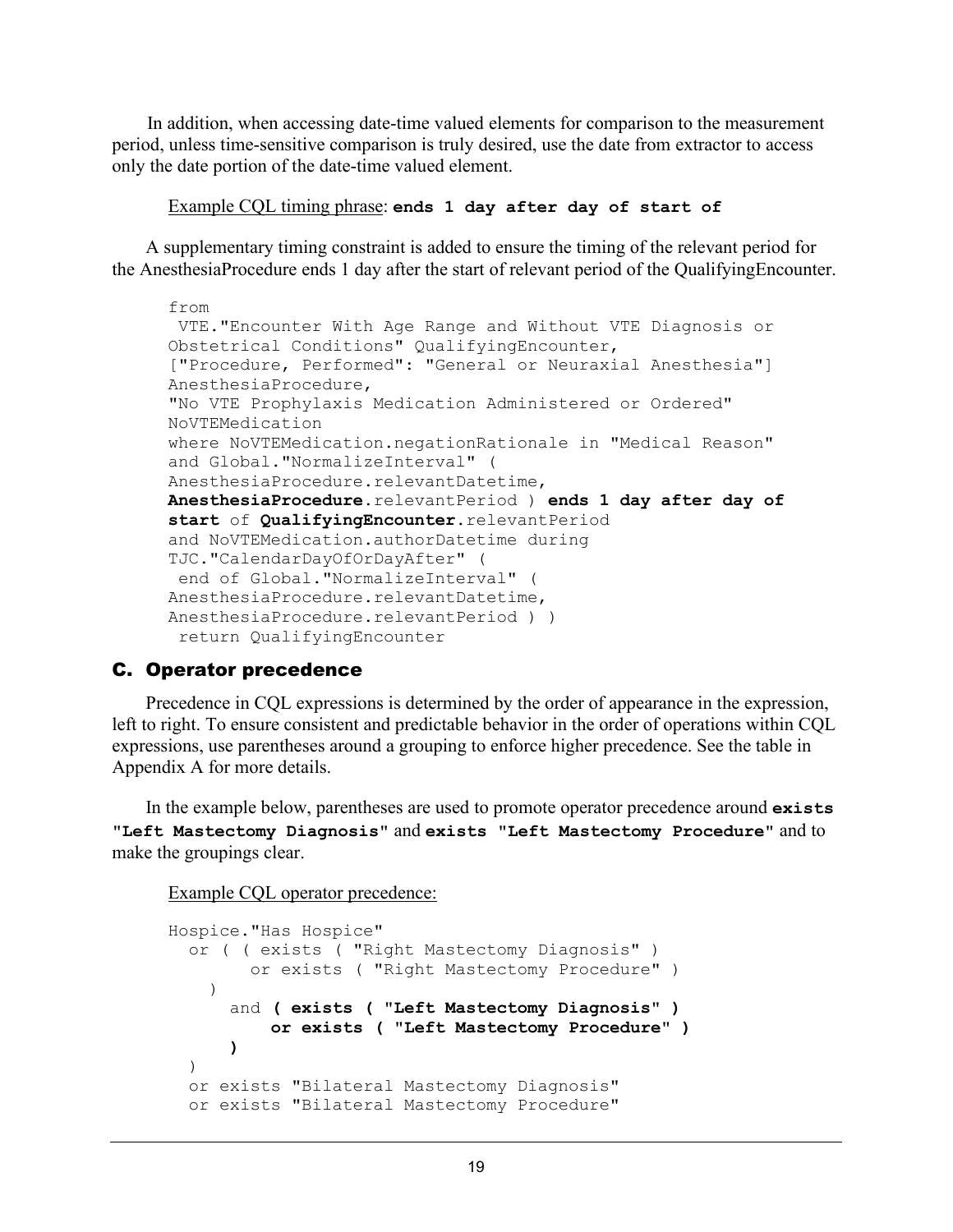or FrailtyLTI."Advanced Illness and Frailty Exclusion Not Including Over Age 80"

## <span id="page-23-0"></span>D. Direct Reference Codes

 Measure developers maintain and publish value sets on the Value Set Authority Center web site. Value sets and codes are listed in the terminology section of each measure specification. Direct reference codes (DRCs) are single terminology codes that can be referenced directly within CQL logic, instead of creating a single code value set. DRCs are recommended for all single-use LOINC codes and may be used for other single-use terminology codes. When included in a definition, a DRC is incorporated in the CQL syntax through use of the code descriptor. The DRC's specific code and corresponding descriptor will always be included in the Terminology section of the human readable; it may also be referenced in the Data Criteria section if used as part of a QDM element, not just as an attribute of a previously defined QDM element.

• **DO NOT** include the version of the DRC directly in the CQL. This causes downstream issues in MAT and other eCQM tools like the Bonnie testing tool.

Example of DRC without a version number:

o code "Birth date": '21112-8' from "LOINC" display 'Birth date'

Examples of DRCs used in CQL logic:

```
( ( ["Diagnosis": "Anaphylaxis due to rotavirus vaccine 
(disorder)"]
     union ["Diagnosis": "Severe Combined Immunodeficiency"]
     union ["Diagnosis": "Intussusception"] ) RotavirusConditions
     where ( start of RotavirusConditions.prevalencePeriod during 
Interval[Patient.birthDatetime, Patient.birthDatetime + 2 years])
) 
)
```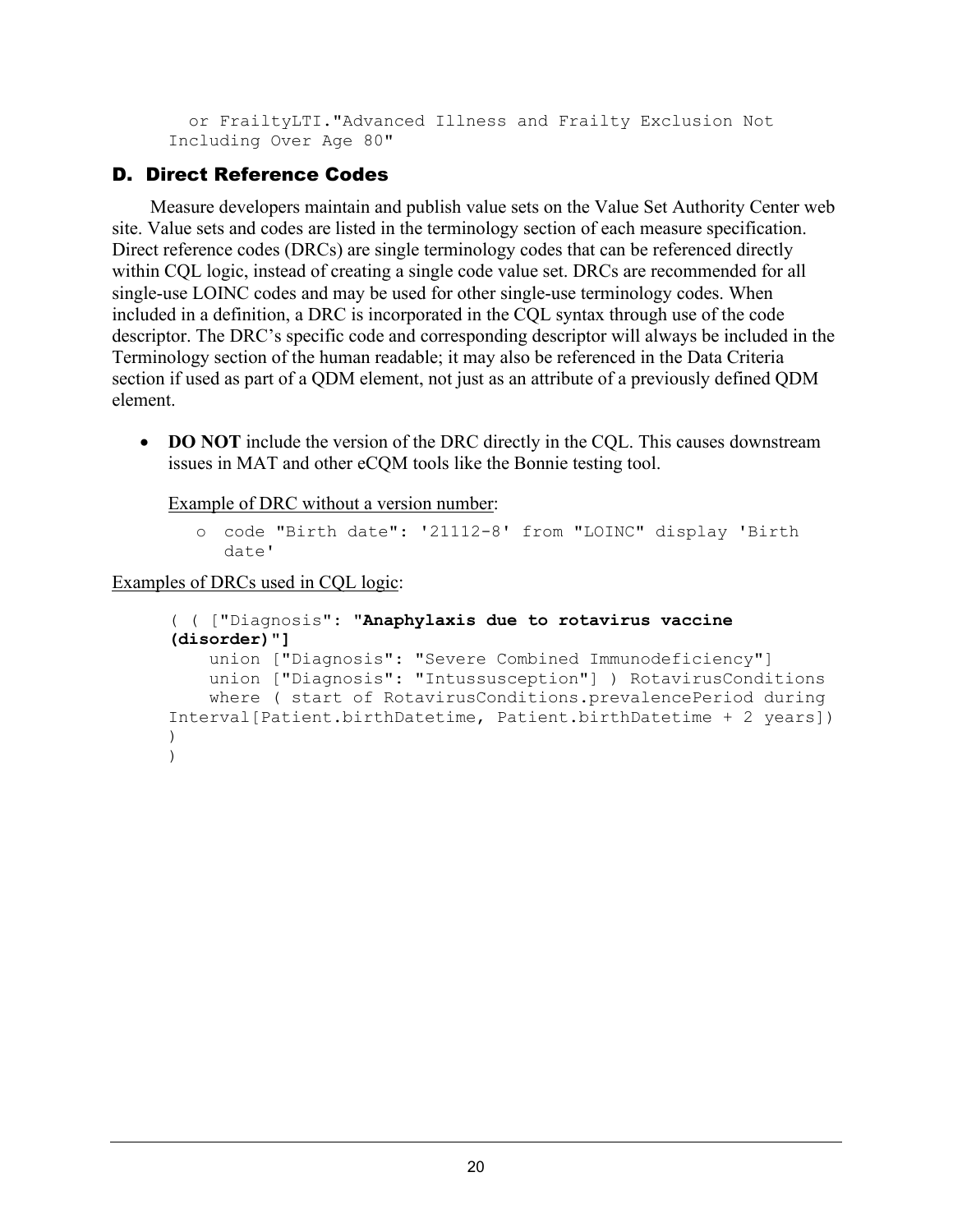# <span id="page-24-0"></span>VERSION HISTORY

| <b>Version</b> | <b>Date</b>     | <b>Description of change</b>                                                                       |
|----------------|-----------------|----------------------------------------------------------------------------------------------------|
| 2.0            | August 21, 2018 | Initial publication                                                                                |
| 3.0            | May 2019        | Removed references related to retired QDM logic                                                    |
|                |                 | Updated examples of logic to reflect most recent use                                               |
|                |                 | Added additional examples of logic in each section to provide<br>context                           |
|                |                 | Added clarifying language to content in each section                                               |
|                |                 | Updated language and content to align with standards changes                                       |
|                |                 | QDM 5.4 and CQL 1.3                                                                                |
|                |                 | Removed reference to Keyword-Distinct                                                              |
|                |                 | Updated examples using birthdate to reflect the addition of birth<br>date, a direct reference code |
| 4.0            | May 2020        | Updated language and content to align with standards changes<br>QDM 5.5 and CQL 1.4                |
|                |                 | Updated examples of logic to reflect most recent use                                               |
|                |                 | Removed references related to retired QDM logic                                                    |
| 5.0            | May 2021        | Updated examples of logic to reflect most recent use                                               |
|                |                 | Added section on best practices for writing definitions                                            |
|                |                 | Added guidance on creating age intervals                                                           |
|                |                 | Added 'Normalize Interval' function to the 'Selecting functions'<br>section                        |
| 6.0            | May 2022        | Updated examples of logic to reflect most recent use                                               |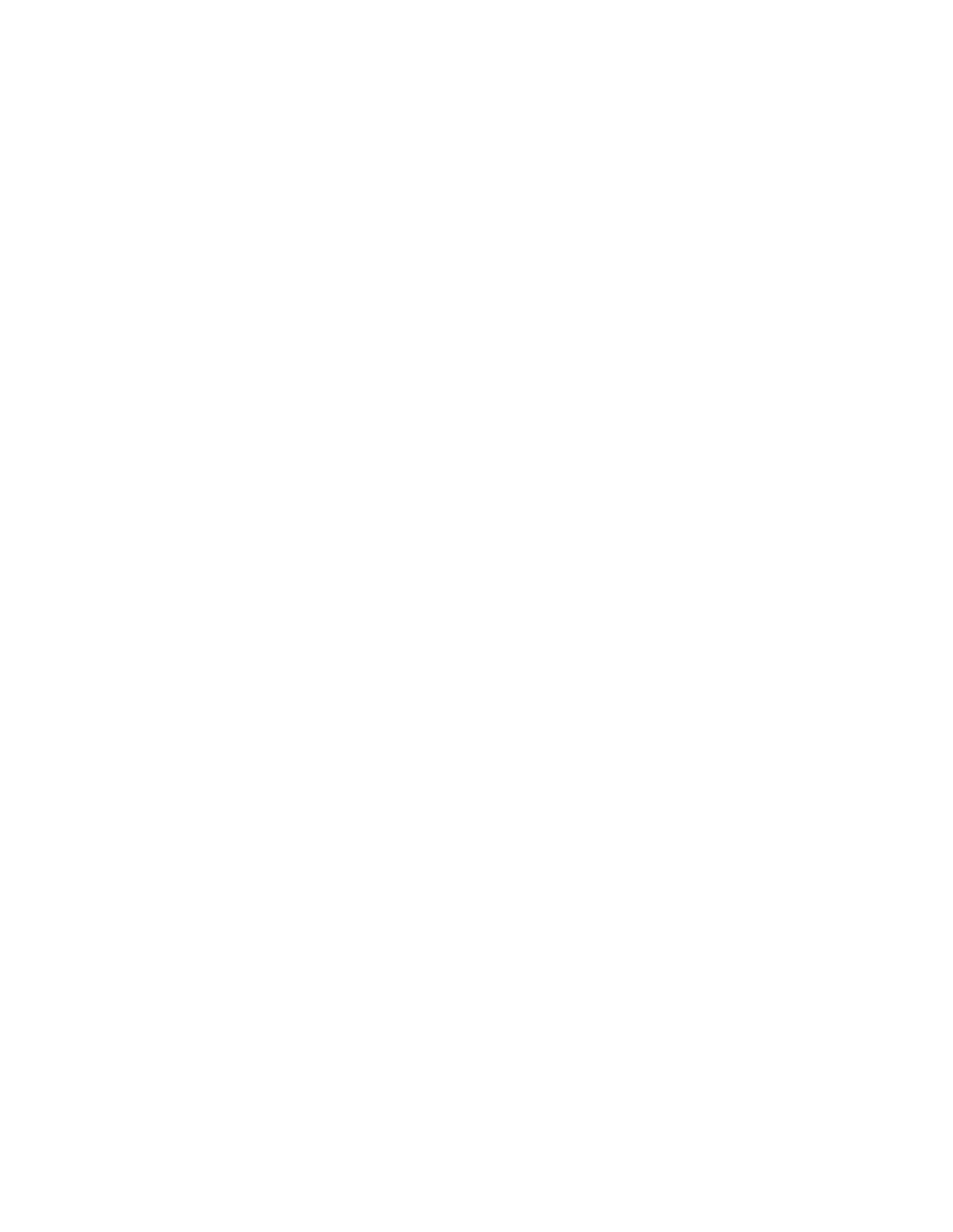APPENDIX A:

<span id="page-26-0"></span>THE ORDER OF OPERATOR PRECEDENCE IN CQL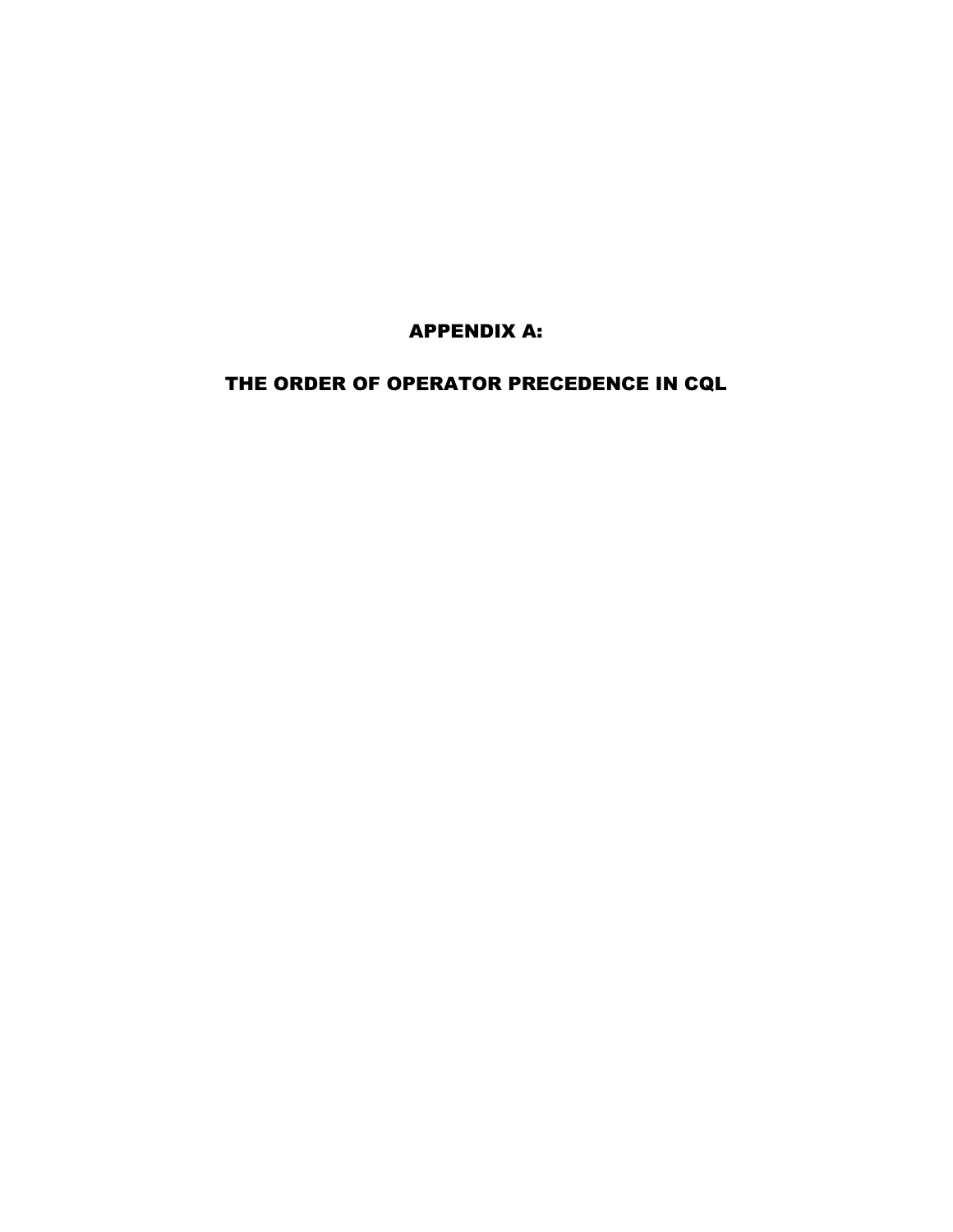# Table A.1. Order of operator precedence in CQL (highest to lowest)

| <b>Category</b>           | <b>Operators</b>                                                                                 |
|---------------------------|--------------------------------------------------------------------------------------------------|
| Primary                   | $\cdot$ [] ()                                                                                    |
| <b>Conversion Phrase</b>  | convertto                                                                                        |
| <b>Unary Arithmetic</b>   | unary $+/-$                                                                                      |
| <b>Extractor</b>          | start end difference duration width successor predecessor of<br>component singleton from         |
| <b>Exponentiation</b>     | Λ                                                                                                |
| <b>Multiplicative</b>     | * / div mod                                                                                      |
| <b>Additive</b>           | $+ - 8$                                                                                          |
| <b>Conditional</b>        | ifthenelse<br>caseelseend                                                                        |
| <b>Unary List</b>         | distinct collapse flatten expand                                                                 |
| <b>Unary Test</b>         | is null true false                                                                               |
| <b>Type Operators</b>     | is as castas                                                                                     |
| <b>Unary Logical</b>      | not exists                                                                                       |
| <b>Between</b>            | between<br>precision between<br>duration in precision between<br>difference in precision between |
| Comparison                | $<=$ < > >=                                                                                      |
| <b>Timing Phrase</b>      | same as<br>includes<br>during<br>before/after<br>within                                          |
| <b>Interval Operators</b> | meets overlaps starts ends                                                                       |
| <b>Equality</b>           | $=$ $=$ $\sim$ $\sim$                                                                            |
| <b>Membership</b>         | in contains                                                                                      |
| Conjunction               | and                                                                                              |
| <b>Disjunction</b>        | or xor                                                                                           |
| Implication               | implies                                                                                          |
| <b>Binary List</b>        | union intersect except                                                                           |

Source: [https://cql.hl7.org/03-developersguide.html#operator-precedenc](https://cql.hl7.org/03-developersguide.html#operator-precedence)e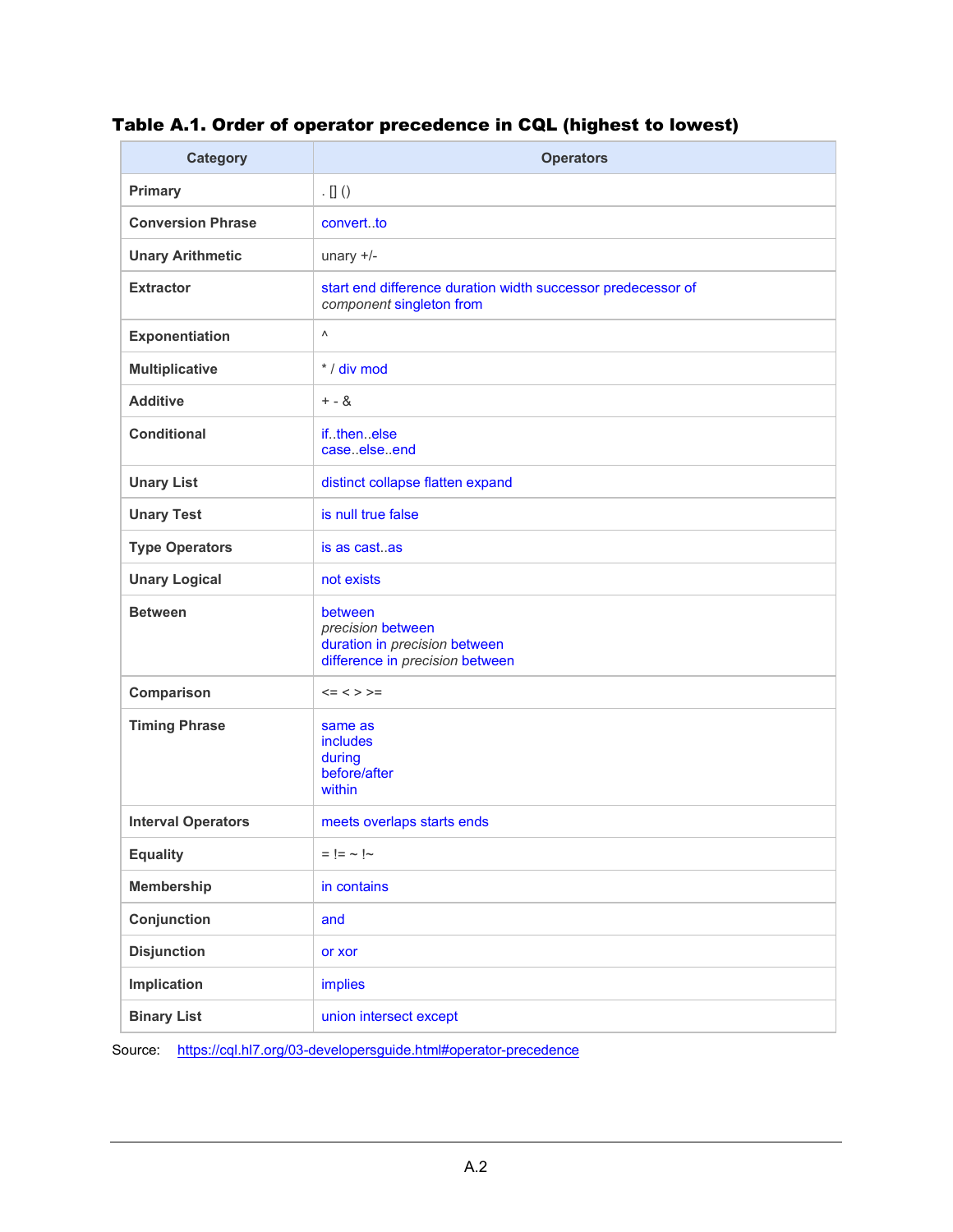APPENDIX B:

# <span id="page-28-0"></span>CASE-TYPE DEFINITIONS